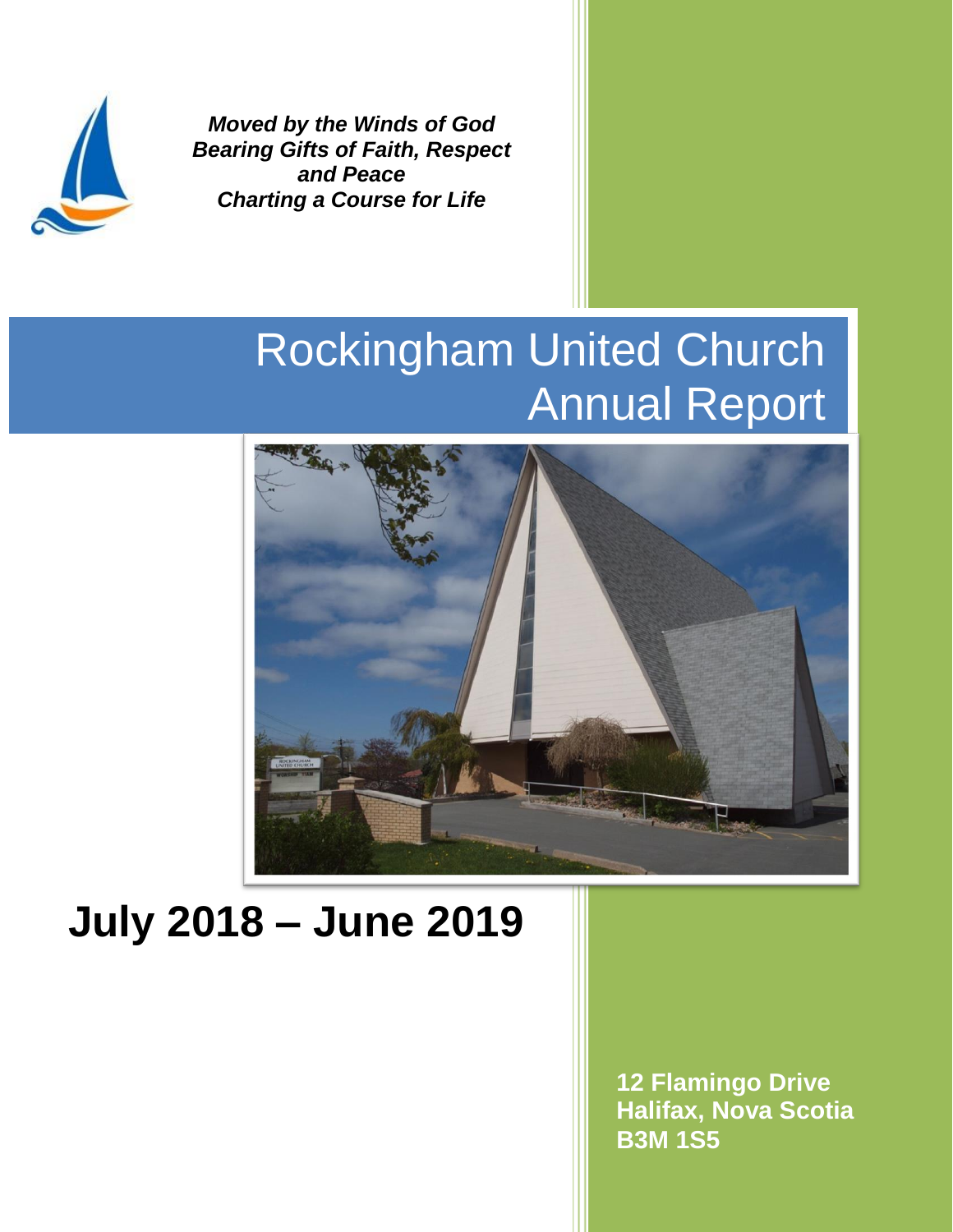## **Table of Contents**

| <b>MINISTER'S REPORT</b>                                                                                                                                                                                                                                                                                                                                                            | 3                                                                                |
|-------------------------------------------------------------------------------------------------------------------------------------------------------------------------------------------------------------------------------------------------------------------------------------------------------------------------------------------------------------------------------------|----------------------------------------------------------------------------------|
| <b>COUNCIL REPORT</b>                                                                                                                                                                                                                                                                                                                                                               | 3                                                                                |
| <b>BOARD OF TRUSTEES</b>                                                                                                                                                                                                                                                                                                                                                            | 5                                                                                |
| <b>COMMITTEES</b>                                                                                                                                                                                                                                                                                                                                                                   | 5                                                                                |
| <b>BUILDING AND PROPERTY</b><br><b>Technology Sub-Committee</b><br>CHRISTIAN DEVELOPMENT AND EDUCATION<br>Nursery and Sunday School Programs<br>Youth Group<br><b>Adult Education</b><br><b>MEMBERSHIP RELATIONS</b><br><b>MINISTRY AND PERSONNEL</b><br><b>OUTREACH AND REFUGEE COMMITTEE</b><br><b>PASTORAL CARE</b><br><b>PRESBYTERY</b><br><b>STEWARDSHIP</b><br><b>WORSHIP</b> | 5<br>6<br>7<br>$\overline{7}$<br>8<br>8<br>9<br>10<br>11<br>13<br>13<br>14<br>15 |
| <b>GROUPS</b>                                                                                                                                                                                                                                                                                                                                                                       | 17                                                                               |
| <b>CHOIRS</b><br><b>Youth Choir</b><br>Senior Choir<br>Men's Choir<br><b>UNITED CHURCH WOMEN (Women's Ministry Network)</b><br><b>UCW Financial Reports</b><br><b>MEN'S GROUP</b><br>Men's Group Financial Report<br><b>WEBSITE - SOCIAL MEDIA</b><br><b>CO-OP PLAYGROUP</b><br>THE YARD SALE<br><b>STATISTICS</b>                                                                  | 17<br>17<br>17<br>18<br>18<br>20<br>21<br>22<br>23<br>24<br>24<br>25             |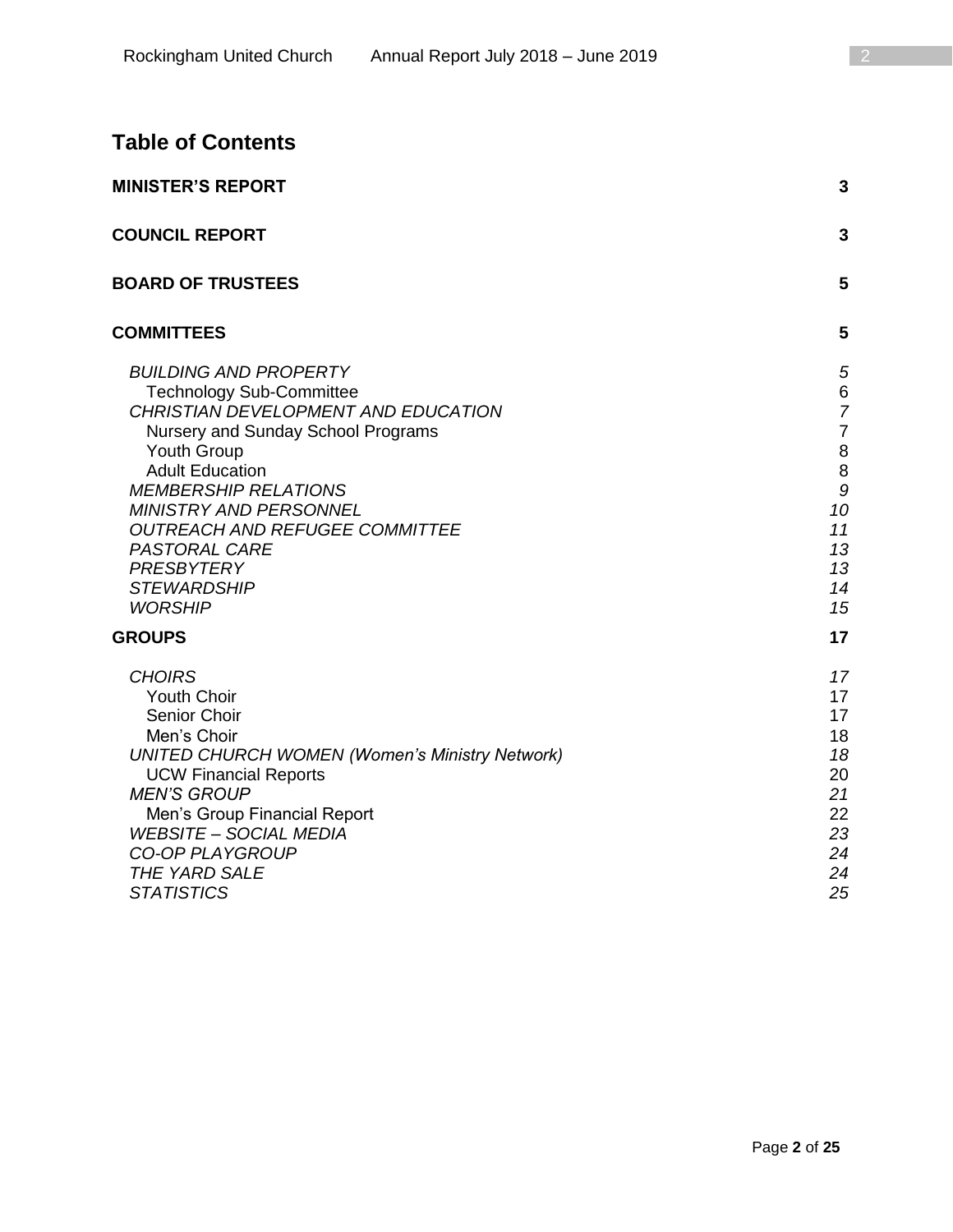## **MINISTER'S REPORT**

#### Dear RUC -

In my time with you, I've had the opportunity to witness great compassion and care for the wellbeing of the whole being threaded throughout every decision-making process in which your leadership teams have participated. Here, I have witnessed your community's strength and resilience amidst deep grief following your beloved Rev. Debbie's retirement. Here, I have encountered an eagle's eye within your Pastoral Care Committee ever ready to scan your horizon for signs of souls in need of a call or a visit. Here, I see welcomers from a Membership Committee on the lookout for visitors ready to offer the gift of a candle, a smile, a handshake, and conversation. Here, I see a creative Worship Committee planning for services in the hope of fostering deepening connections between you and the Divine. Here, I see excited children soaking up a sense of God in your Sunday School. Here, I frequently see people sitting around tables laden with food prepared by many hands. Here, I see members of the Building and Property Committee working overtime and diligently to find solutions for the sanctuary light palaver while Council simultaneously prays for attenders' blood pressure to remain normal amidst the inevitability of less light in the sanctuary. Here, there is a gifted tech and communication's team and three wonderful choirs. Here, you "feed the hungry" at Brunswick St. Mission and create webs of kinship with neighbours of different faiths. Here you "welcome the stranger" from refugee camps. Here, there is an aura of loving-kindness, a generousity of spirit, and an abundance of healing and life-giving laughter. Throughout my short time with you, I have witnessed many living stones working tirelessly to build up the heart and soul of this faith community. It has been an honour and a joy to serve as your ordained minister these past few months for you truly are a "holy priesthood of believers" who continue to carry forward the ministry of Christ in this place!

**Rev. Diane Tingley**

## **COUNCIL REPORT**

I recently reread my report of last year; in it I summarized some of the highlights for the year which included: our inspiring worship services lead by Reverend Debbie Aitken, our time with David Atwood (now Reverend) during his internship, the coming arrival of Helen and Haifa from Syria, the increase in our church administrator's position to full time, the new doors nearing completion, the success of the Capital campaign and the planning for a new roof and the work of the nominating committee. Now here we are one year later.

In my mind, without question, the pivotal point of the past year was the decision by our loved Reverend Debbie to take a well deserved retirement. For 8 ½ years she was our "complete" minister leading us spiritually, teaching, inspiring, challenging, encouraging, listening, and offering wise counsel and comfort. I think none would disagree that we were truly blessed to have had Debbie with us. She was involved with every aspect of our church and if anyone deserves a retirement it is she. Thus, 250 of us came together and filled the church hall on an evening in January for a celebration dinner. What a wonderful party it was. So many people contributed to its success. The danger of mentioning one person is the risk of omitting to mention dozens of others who contributed in many different ways, all of us were necessary to make this party what it was. As more than one person said to me afterwards, "what an amazing congregation". It was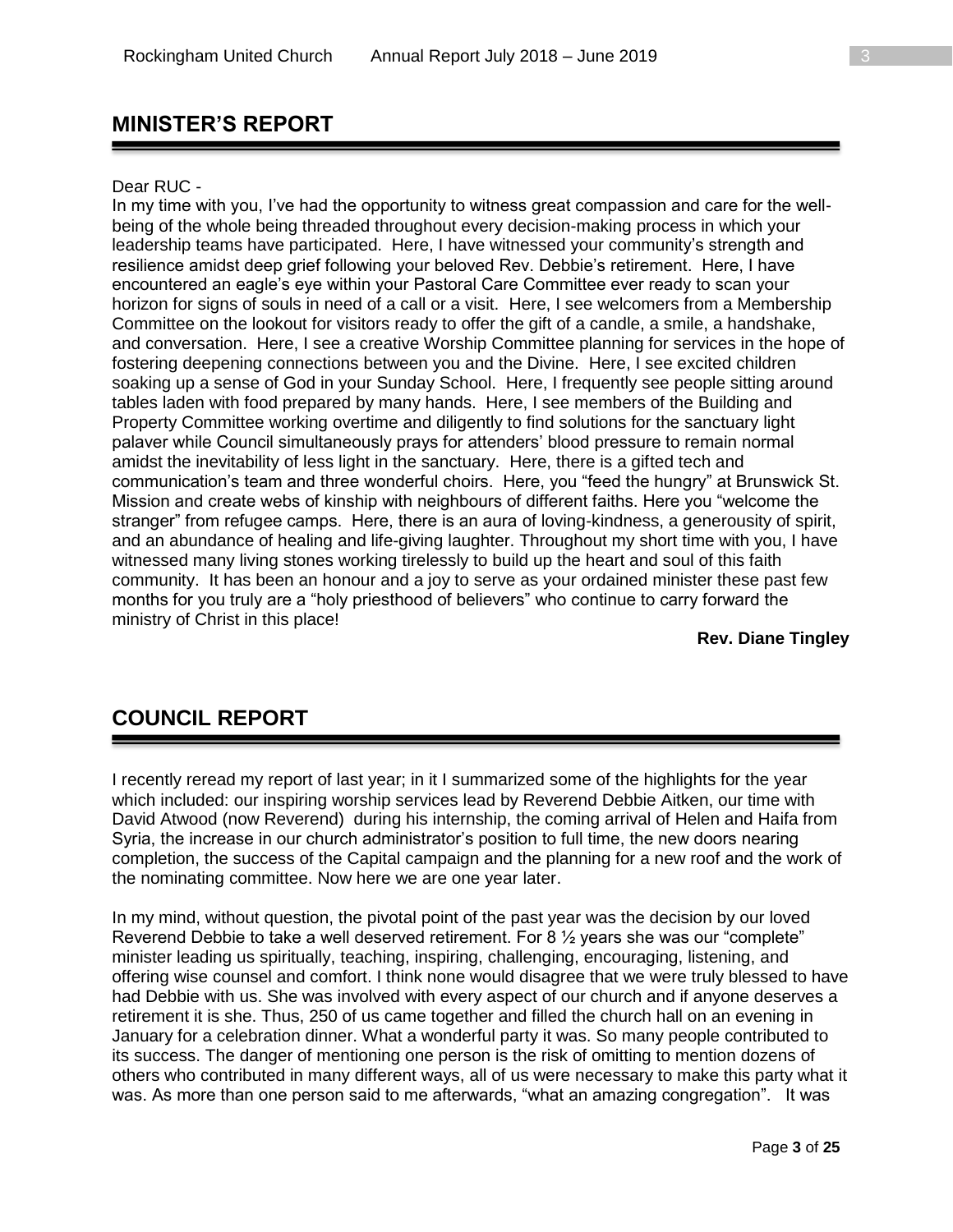an evening of celebration, gratitude and optimism. It was a real witness to who we are at RUC and what we can do together. I think Debbie felt the love and appreciation. We are blessed that Reverend Diane Tingley agreed to come out from retirement (again) to come to Rockingham and lead us from February until June. Diane is doing a wonderful job leading worship, and has been a calm, sensitive, steady influence among us. We are deeply grateful.

With Debbie's decision we began the process of finding a new minister. We are all grateful for those who served on the Joint Needs Assessment Committee. After their report was accepted by the congregation we formed a Joint Search Committee to look for a new minister who best fit our needs as outlined in the report. We are also thankful to the members of this committee. Only last week they reported their recommendation to us that Reverend Sarah Reaburn be called as our new Minister. With the unanimous agreement of the congregation the recommendation was approved and Reverend Reaburn will be starting with us in September. The sense of excitement and optimism is nearly palpable.

Also of note during the past year is the reorganization of the United Church of Canada. Gone are the Presbyteries and the Maritime Conference to be replaced by Regions, ours being region 15 (Nova Scotia and Bermuda). We are grateful to all who served over the years as our representatives on Halifax Presbytery. With the restructuring there will come changes in how pastoral charges will be administered. Rockingham will have three representatives to the Regional Council and we will hopefully know more after the Regional meeting in May.

Referring back to my introductory paragraph I am in awe of how much has been accomplished in the past year. The results of some activities are easy to see such as the completion of the doors, security and entrance system, the new sign, and the new roof, now nearing completion. We are thankful to the Building and Property Committee (and their consultants). These huge undertakings have required many hours of volunteer time to ensure their success. It is inspiring to see the work of all the different committees and groups within our church. So many of us work away diligently behind the scenes making Rockingham United the wonderful place it is.

All of us are blessed by the dedicated hard work of our staff each going way more than the extra mile to enrich our life at Rockingham United. Each is a pleasure to work with. We give a huge thank you to them.

Soon you will hear the report of the Nominating Committee as they bring forward this year's slate of wonderful people who have agreed to serve as Chairs for Committees and on your Church Council. We are each an integral part of a pretty special whole that is Rockingham United Church. I have often thought of us as "a can do" group of people, when a job needs to be done we step up; when faced with a challenge we meet it together; we are indeed a community of worship, fellowship, caring, and joy. It is wonderful each year to see people new and not so new, young and old who say "yes" when asked.

Four years ago it was I who received a surprise call and now, this is my final month as Chair of your Church Council; I will be replaced by Joanne Perry, who I know will be a terrific Chair. It has been a remarkable experience for me, one that I consider a true privilege. I am grateful to the Nominating Committee, Reverend Debbie and to you the congregation of R.U.C. for having the confidence in me to allow me to do this job. I have learned a lot but most of all I have truly enjoyed the opportunity of working with a tremendous group of people each with skills and knowledge different than mine, that's all of you, the people of Rockingham United. Thank you. I look forward with confidence and excitement to our continuing journey.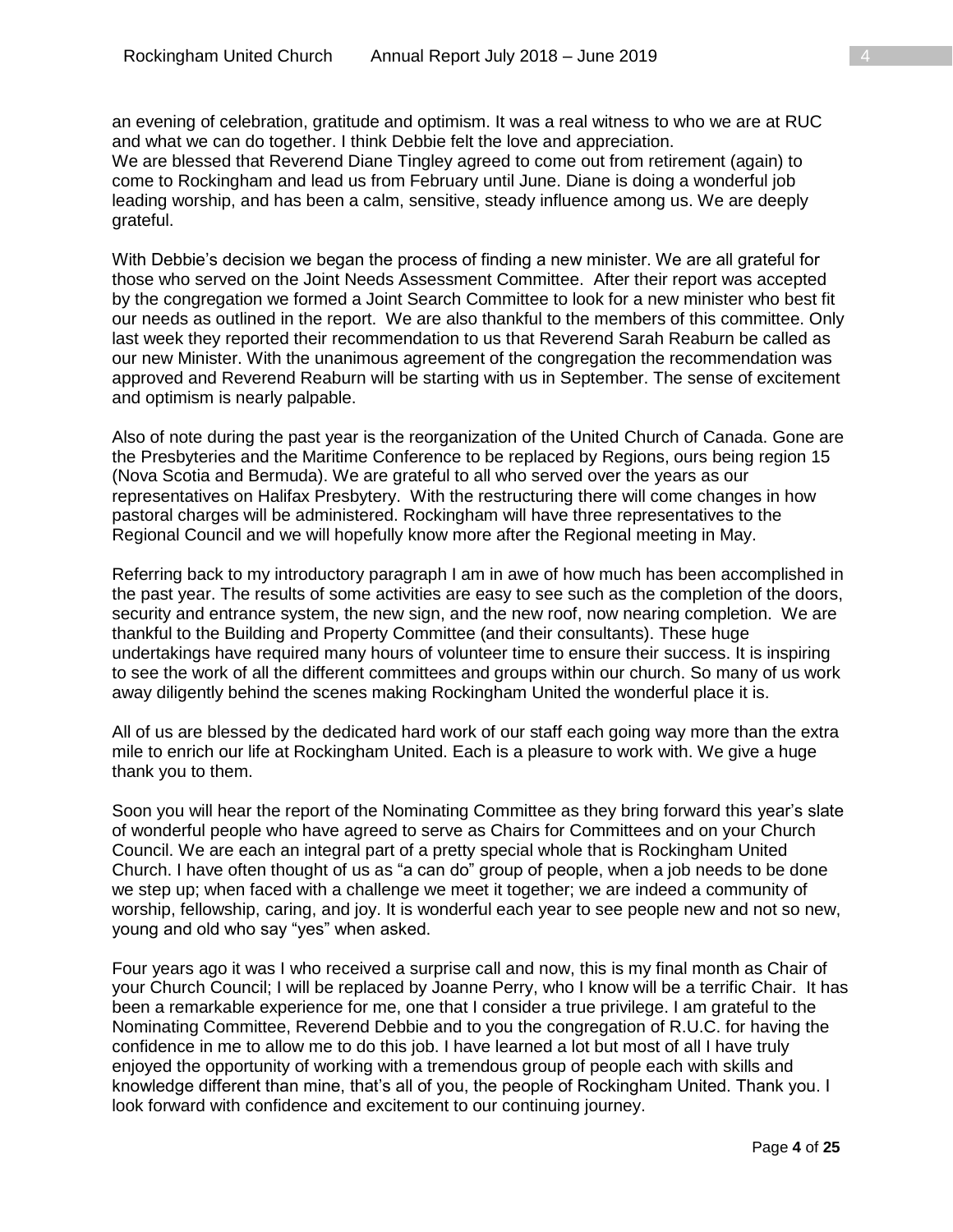This Annual Report is a reflection of an active growing, vibrant community of faith. We are heading into a new chapter. I am certain it will be amazing.

#### **Respectfully submitted, Ron Tanton, Chair**

## **BOARD OF TRUSTEES**

The members of the Board of Trustees consisted of the following with the terms of office dates. Each term is five years.

Santosh Lall (second term expires June 2023) recording secretary Gary Wilson (second term expires June 2023) chairperson Donna Richards (second term expires June 2023) Janet Mosher and (second term expires June 2023) Rick Lowery (first term expires April 2021) Doug Chaytor (first term expires October 2021) Craig Sutherland (first term expires June 2024)

Santosh Lall ended his term as chairperson and Gary Wilson replaced him in that role. David Martin completed his two five year terms and tendered his resignation from the committee effective April 2019. Craig Sutherland has agreed to serve as a Trustee and his name will be brought to the congregation for approval in June 2019.

The Board of Trustees (BOT) held three meetings during the last 12 months. The BOT continued to follow the checklist outlined in the United Church Trustees Handbook of Accountabilities (2013), particularly checklist items that are relevant to Rockingham United Church (RUC).

The Trustee Handbook accountabilities were reviewed during the past year. A bequest was also discussed and approved as well as a review of the various church funds and investments. A recommendation for a portable defibrillator was also discussed from the point of view of liability and community need for the various groups using the church. The acknowledgement of bequests was also discussed and it was determined that recognition in the Book of Remembrance would be an appropriate place for the permanent record.

#### **Respectfully submitted, Gary Wilson**

## **COMMITTEES**

## **BUILDING AND PROPERTY**

The Building & Property Committee was focussed on the roof replacement project for a majority of this year. The roof project is scheduled for completion by the end of May. As of the time of this report, the roof project was on budget with very little of the contingency required. The sheathing was in good shape underneath the deteriorating shingles. The project was enjoyed by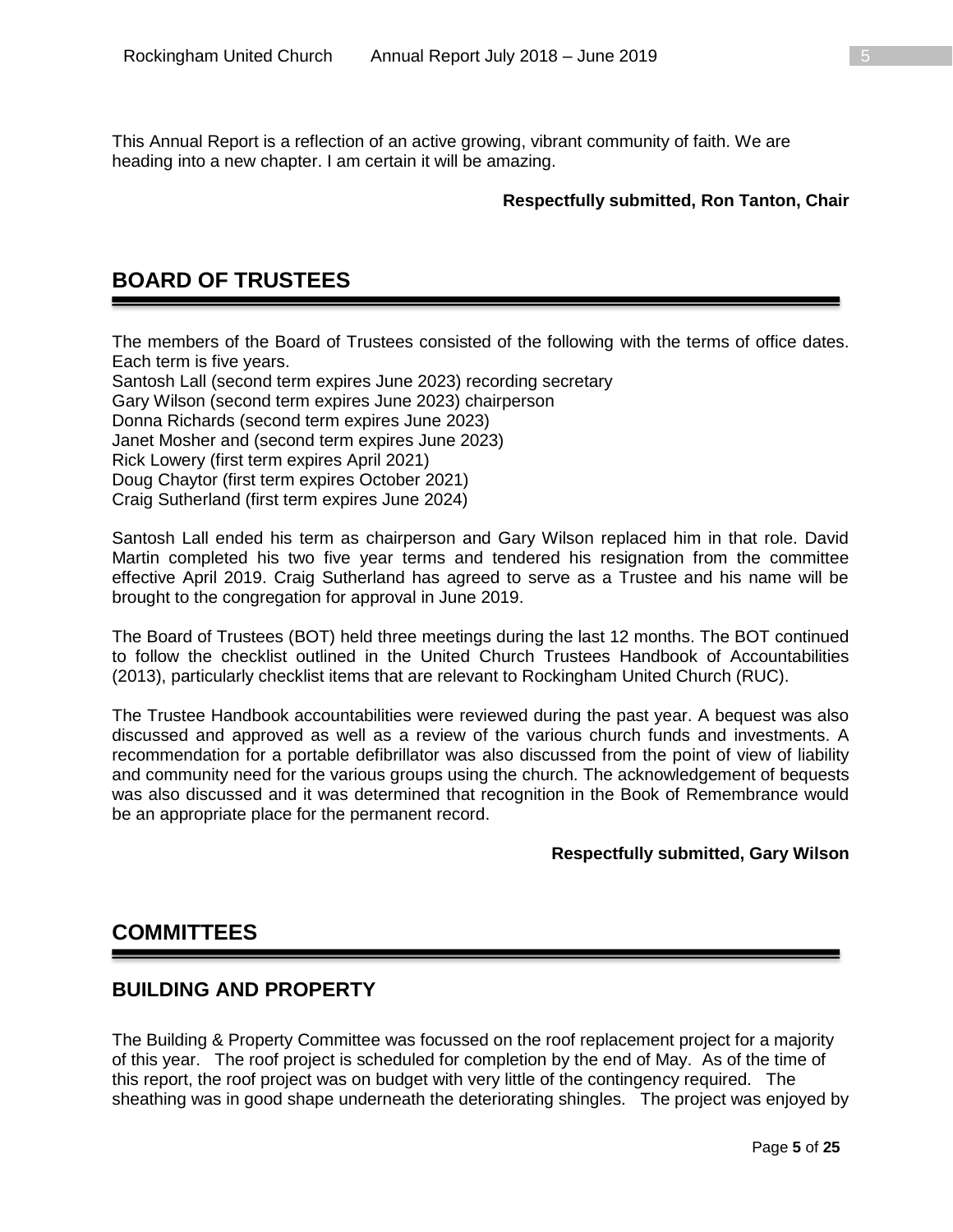the surrounding community as everyone appreciated the heroics of the roof installers and their safe work practices. Special thanks to our roofing subcommittee: Ray Mills, Bill Sutherland and Michel Sarrouy.

The roofing project did cause damage to the electrical wiring which is located directly beneath the sheathing and was subsequently hit by the roofing nails. Discussions are currently underway to determine the preferred method to restore lighting to the sanctuary. The funding for the lighting will either be from the remaining contingency of the roof project or the Building Fund.

In the fall, the church janitorial services switched from an employee to a contract service. This arrangement seems to be going well and the church is considered cleaned and well maintained. In support of using a contract service, the swipe card installation was completed and operational last fall. A lock box was installed to assist with congregational access to the garbage bin.

A LED sign was installed to replace the aging sign at the entrance. We have received many compliments on the sign and it has the ability to inform our community of the numerous events that occur weekly at our church. Work continues on consideration for solar panels and other green and cost saving initiatives for the building.

The members of the B&P committee include: Garner Hill, John Sutherland, Mark Thornton, Sandy Munro, Doug Redden, Paul Gorman, Chris Bona, and Kate Brown

#### **Respectfully submitted, Colleen Rollings**

#### **Technology Sub-Committee**

**The Committee's Mission:** The Technology Sub-Committee of Rockingham United Church will seek to adhere to our church's mission to worship God, share Christ's teachings, welcome all with love, reach out, work for social justice and to care for God's creation. (Paraphrased) This will be done by promoting the use of technology to assist the operations of The Church Office, provide technological tools for our minister, council and all volunteers who will assist them to communicate with members/adherents, the wider church community and to reach out to the community around us. The committee will support technology in the sanctuary to enhance the worship experience; will support and enhance our church web page and expand the use of social media.

During this past year, the committee has been busy with the following items:

- We continue to oversee the technology piece in regular Sunday worship, weddings, concerts and funerals. Bill Dodsworth maintains the schedule of the volunteers that look after audio and projection each Sunday.
- Provide support for the church office on technical matters
- Oversee the expansion of technology throughout the church

At the recommendation of Geoff Doane, one of our committee members, we purchased and installed a digital sound board. This sound board is proving to be a benefit to the overall production and quality of sound in the sanctuary. It has brought with it a learning curve for the operators but appears to be much easier to operate. The purchase was approved by Church Council and paid for from designated funds for this committee. With the approval of Council, the old analog sound board was donated to our church office administrator's Salvation Army Citadel.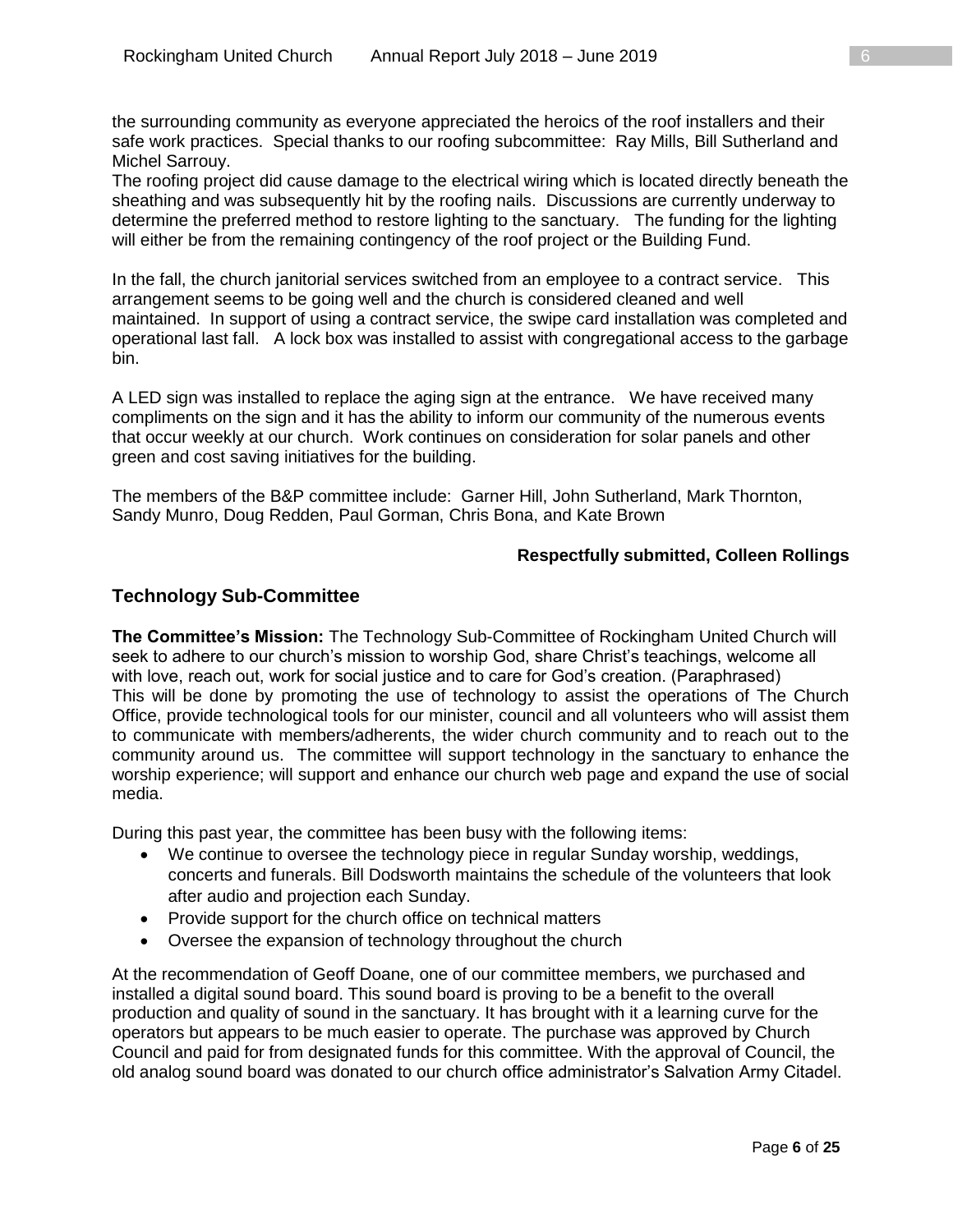We discovered one of the mics used for worship was faulty and needed replacement. That has been done.

Don Hailstone, one of our committee members, completed an upgrade to the security camera system and looked after the installation of the security systems for the entrance ways into the building. Don also installed a wireless system which allows those in the building access to a secured connection to the internet. The password for this Wi-Fi network can be acquired by contacting the church office.

We have been considering other technology avenues, but, with the announcement of the retirement of Rev. Debbie Aitken and the arrival of a new minister in September of this year, it was decided to wait and seek input on these ideas from our new minister.

I thank the committee members for their continued involvement in this committee:

| Geoff Doane         | $\sim$ | <b>Sound Specialist</b>                        |
|---------------------|--------|------------------------------------------------|
| Don Hailstone       | $\sim$ | Networking, wired & wireless                   |
| <b>Shawn Silver</b> | $\sim$ | Server, Cloud Computing & Computer Maintenance |

#### **Respectfully submitted, Rodger Middleton**

## **CHRISTIAN DEVELOPMENT AND EDUCATION**

**Members**: Claude Isaacs, Wendy Hawley (Sunday School Coordinator / Youth Group Leader), Stephanie Gorman, Rachel Sutherland, Sharon Ernst, Katie Cawthra, Wendy Bona (Chairperson)

#### **Nursery and Sunday School Programs**

We continue to utilize the space at the back of the sanctuary for parents and care givers with small children. There are rocking chairs, toddler toys, coloring pages, and Play-Doh for children to use each Sunday. This space is much loved and used every week.

The nursery room is available downstairs for parents. There are baby and toddler toys available if needed and a rocking chair. There is also a TV that is hooked up to the service upstairs so parents and care giver can still watch the service. This is a great space that is not used a lot with the even better space that is now in the sanctuary. The Sunday School had a great year. Wendy Hawley is our new Sunday School coordinator. We have an average of 20 to 25 children each Sunday and some weeks 30. Some curriculum was purchased by Katie and Wendy to use throughout the year and it is a great help in planning classes to match the theme that is discussed upstairs. Each week the Bible story and related activities mirrored what the minister was discussing upstairs.

The Christmas pageant was written by Wendy Hawley this year and went over very well. It was titled the Grinch of Rockingham. The children loved participating in this event. The children also enjoyed having a Christmas party in the church hall along with the Rockingham Youth Group. It was a great event that included all the Rockingham children and youth.

During the Easter service this year the children stayed upstairs for a Family Service. 40 treat and activity bags were handed out during children's time. This helped keep everyone together for the special service.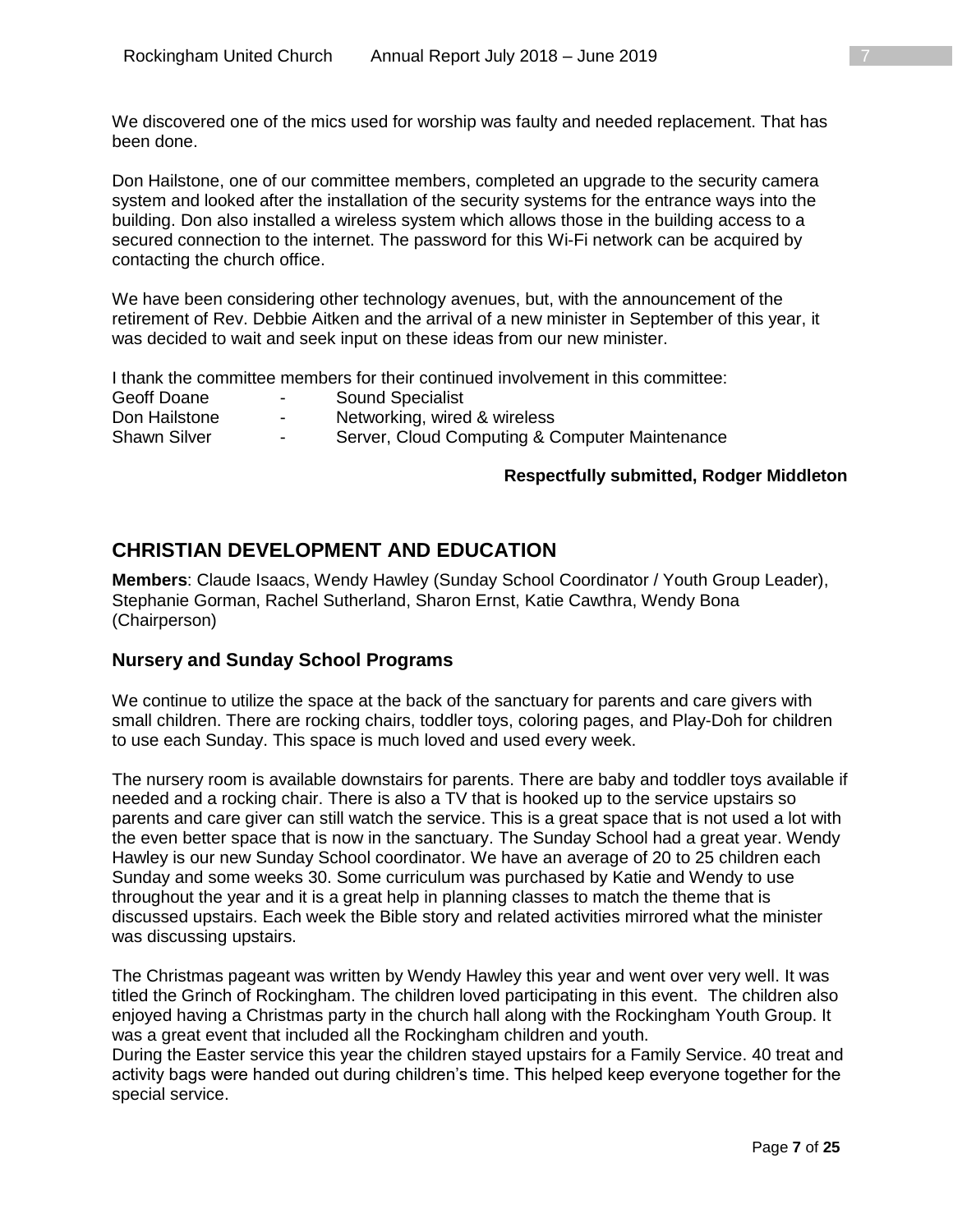We had many volunteers help with Sunday School this year: Judy, Monica, Claude, and Amber were a great help. Amber is an older youth of the church who loves working with the younger children and will help out when needed. It would be helpful if we added a few new volunteers to our list as it can be tricky to fill spots at times.

The Sunday School will be finishing up this year with a Youth Led Service on June 2<sup>nd</sup>. After much discussion between the children and youth this service will focus on important men and women of the Bible and their stories. The service will be followed by a family picnic at D.J. Butler park on Flamingo Dr.

The goal for next year is to continue to grow and participate in the youth service Sundays.

#### **Youth Group**

The Rockingham youth group is finishing up its third year and it is growing each year. We now have 15 to 25 children attending each meeting. Wendy Hawley is our new Youth Group Coordinator. The Youth Group meets typically every second week (not on long weekends or over March Break).

The youth group themes are different for each meeting. They participated in a baking night, a movie night, a Christmas party, a paint night, going to the Discovery Center, pizza night, games night, a scavenger hunt, and bowling. They also participated in Oktoberfest, the Christmas fair, and pancake supper by selling cookies and items to raise money for the *Out of the Cold Shelter*. John McLearn was in to talk with the youth about different charities that the church is involved with and the youth did up care packages for people staying at the Out of the Cold Shelter. The youth also helped serve at Rev Debbie's farewell supper.

The youth are finishing their year with an end of the year party and movie night on March 24. There are also included in the end of year picnic on June 2 as well.

The goal for next year is to participate in more community outreach activities, with possibly partnering with another church youth group and holding an event together, along with continued growth.

#### **Adult Education**

Rev. Debbie Aitken's hosted an event on 'The Face of Mental Health' in October. The speakers were Starr Cunningham and Nick Peters. Approximately 70 people attended. The event was very well received.

With Rev. Debbie's retirement in January no other events were held.

Our goal for the 2019/2020 year is to meet with the new minister and decide on the direction to take for Adult Education. We will then continue with various study series, workshops and events.

#### **Respectfully submitted, Wendy Bona**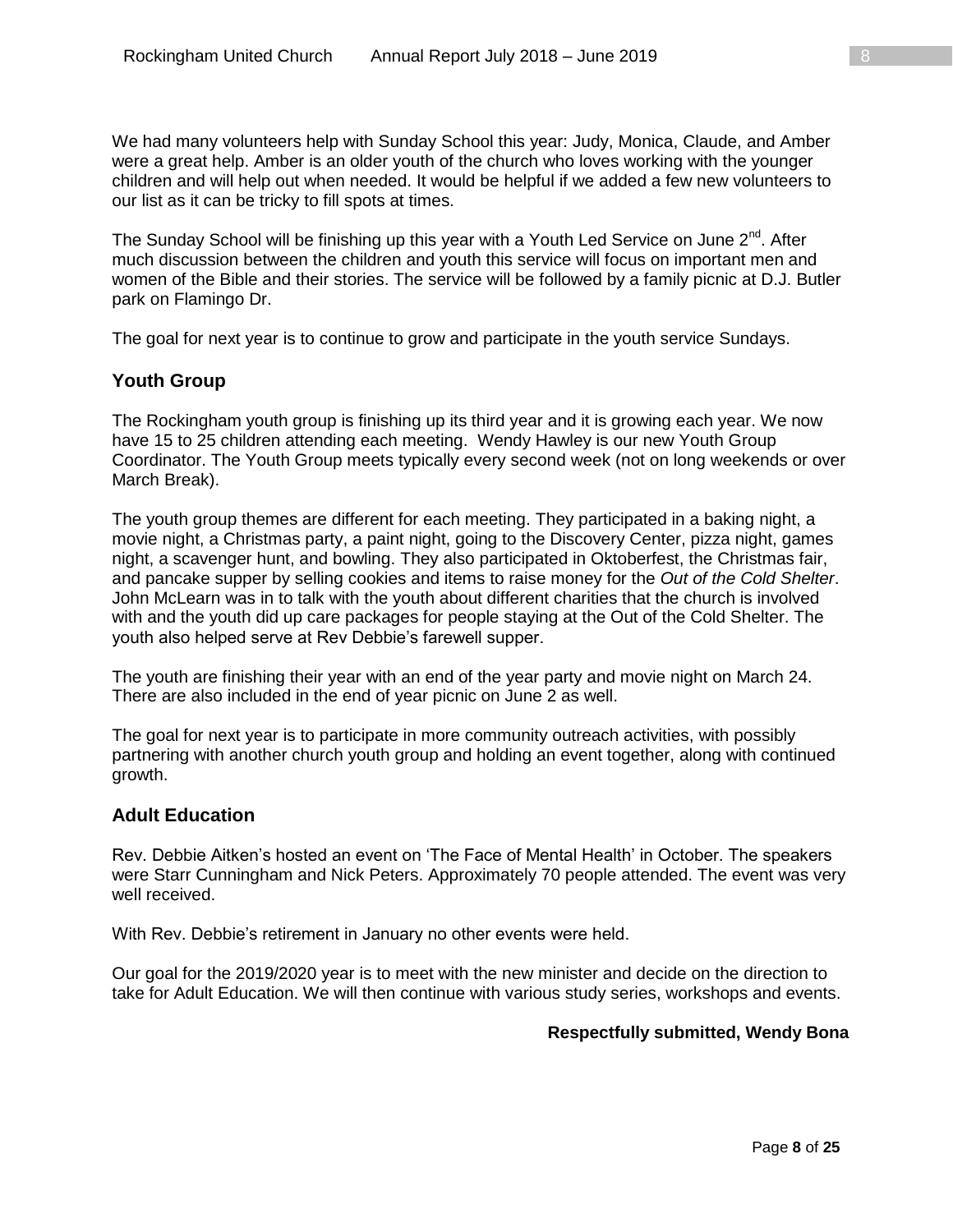#### **MEMBERSHIP RELATIONS**

**Committee Members**: Vivian Coughlan; Sharon Ernst; Mary Lou Evans Isaacs, chair; Eleanor King; Noelle Murphy; Joanne Perry; Gaye Wishart; Gary Wilson, Rockingham Reflections editor; Rodger Middleton, Webmaster.

The Membership Relations Committee is tasked with helping to make Rockingham United a welcoming community. We obtain greeters for each Sunday and Mary Lou stands at the door with the minister to give a candle to visitors. We host Cup and Conversation each Sunday with the exception of the first Sunday of the month. That Sunday is known as "Munro Day" as Brenda, Joan and Sandy Munro host with the proceeds going to Brunswick Street Mission. We keep coffee, tea, sugar, napkins and apple juice stocked in the kitchen for the use of the congregation and the Sunday School. The Webmaster, Rodger Middleton, and Rockingham Reflections editor, Gary Wilson, keep the church family informed of activities and events at Rockingham United. Thank you to you both for your work and dedication again this year.

On September 30<sup>th</sup> we hosted our annual Welcome to Fall Kickoff Barbecue. We welcome the congregation to gather for lunch following the service. It is always well attended and people get caught up with one another after the summer. Our thanks go to those who look after the cooking for us each year. Thank you especially to those who attended the lunch and made our efforts worthwhile.

On December 11<sup>th</sup> and 12<sup>th</sup> we joined with the Outreach Committee to provide snacks for the students at Mount Saint Vincent University during their exams. Thank you to all who donated items for this special project and to those who came to pass out the treats to the very grateful students. It is a lot of fun to see these young people get excited about a homemade cookie!

On Sunday, December 16<sup>th</sup>, the committee hosted a reception following the Carols by Candlelight concert by our choirs. Thank you to Sharon Ernst for seeing that things ran smoothly as Claude and I flew across the country to spend Christmas with our family. Thank you to everyone who offered a helping hand for setting up and cleaning up.

On Sunday, January  $6<sup>th</sup>$  I provided a birthday cake for the congregation to share in wishing Rev. Debbie Aitken well for her birthday January  $10^{th}$ . Following church the committee gathered at my home for lunch. We were pleased to have Rev. Debbie join us one last time.

Saturday, January 19<sup>th</sup> was the celebration of Rev. Debbie's ministry among us. It was a pleasure to be part of such a wonderful event as we packed the church hall with well-wishers. We looked after the meal portion of the evening and we thank those who helped us with the preparations and supplies and serving of the meal. As always I want to extend special thanks to those who helped with the cleaning up in both the hall and the kitchen. I want to single out Daniel Sutherland and Liam Johnston who stayed to help after they had done a stellar job of serving the tables. The future looks bright when you have young people who will do this. It was truly a community effort. It was a wonderful event for a great lady who gave us so much.

On Sunday, February 3<sup>rd</sup> I provided a cake for the congregation to welcome Rev. Diane Tingley back among us. We have been blessed to have Rev. Diane with us offering her wisdom and sharing Sophie with all of us.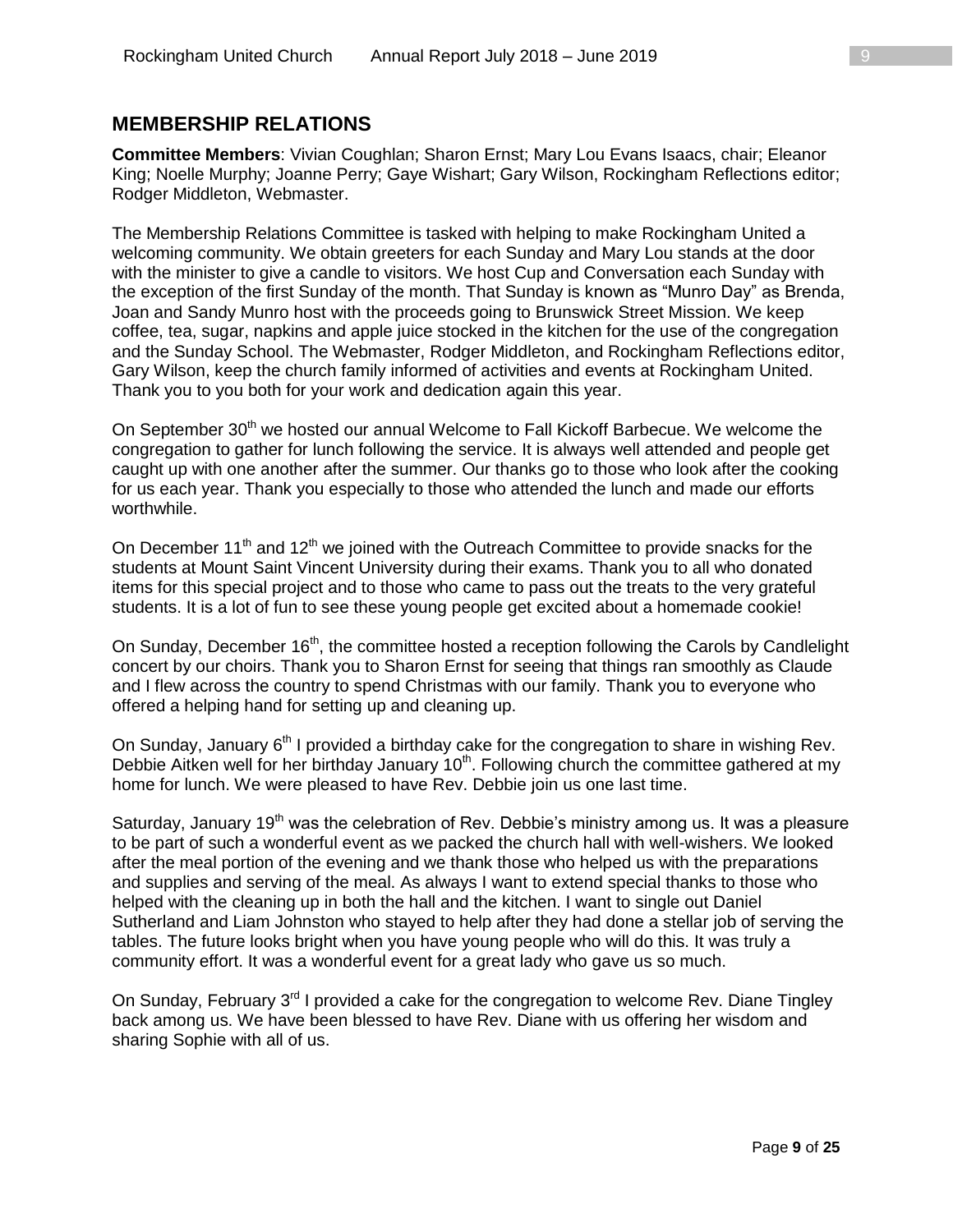On February 10<sup>th</sup> I provided cupcakes for Anniversary Sunday for the congregation to share along with the soup lunch provided by the Stewardship Committee.

Sunday, May 19<sup>th</sup> was a special Cup and Conversation to raise funds for Amber and Paige Thornton who are going to Oslo with the Guides this summer. Amber and Paige volunteer regularly at RUC. They have been around our church since their father, Mark, was our caretaker. They used to come to help him and now they come on their own to help us. Thank you to those who supported this event. Best wishes for a wonderful trip, Paige and Amber. We look forward to hearing about it.

Sunday, May 26<sup>th</sup> Cup and Conversation was hosted by the Kaseb family. It was their way to thank the Rockingham United Church community for their support over the past year. Thank you to Haifa, Helen and Nader for your generosity.

Our final activity for the year will be to invite the congregation to join us on Sunday, June 23<sup>rd</sup> for lunch to say thank you to Rev. Diane Tingley. We have been in very good hands since Rev. Debbie retired. The Worship Committee will be helping us with the lunch and we hope there is a good turnout to wish Rev. Diane well for another attempt at retirement. Many thanks, Rev. Diane and Sophie! Later in the day we will be gathering at my home for our end of the year barbecue and social time.

In closing I would like to thank all the members of the committee as well as Jean Mulvihill, Gaye's mother, and Haifa and Helen Kaseb who have helped with the hosting of Cup and Conversation and with Rev. Debbie's dinner. It has been wonderful to have you with us.

The committee is in need of new members and we are always looking for people to greet at the door on Sundays. If you would like to join us on the committee or greet please contact me, Mary Lou Evans Isaacs. We do not have monthly meetings and we gather twice a year at my home when I provide a meal and we have a wonderful social time.

#### **Respectfully submitted, Mary Lou Evans Isaacs**

## **MINISTRY AND PERSONNEL**

**Members:** Gaye Wishart (Chair), Barb Lall, Nancy Lowery, Ken McLeod, JoAnne Tanton

- Katie Cawthra resigned from her position as Sunday School/Youth Group Coordinator to pursue a full-time position in Education.
- Wendy Hawley was hired on a limited term to June 2019. Following a successful performance review in May 2019 Rockingham United Church Council has confirmed Wendy as Sunday School/Youth Group Coordinator with an ongoing renewable contract.
- The contract for the Janitor was not renewed. Nicole was planning to leave this fall to fulfill her commitment to her position in the school system. She put her notice in effective November 2, 2018.
- Cleaning services were outsourced to Custom Clean Atlantic. Building and Property has organized volunteers for regular maintenance requirements and church activities. Sylvia Thorne, Office Administrator, has also taken on additional responsibility and oversight. Her hours have been increased to full-time to accommodate the increased workload. Her job description has been updated.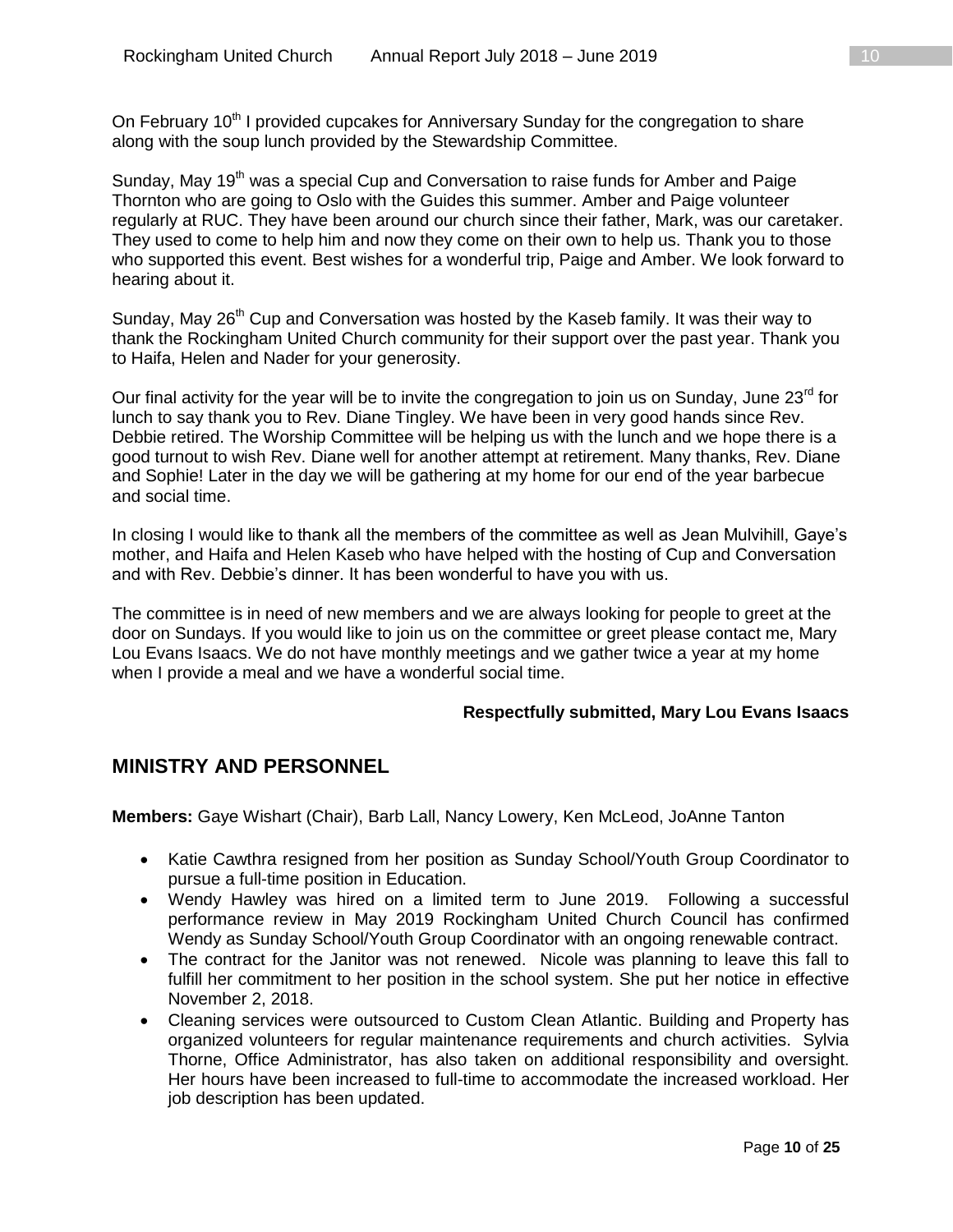- The contract for Kathy Stone, Church Organist/Choir Director, was renewed for a two year period January 1, 2019-December 31, 2020. Her job description has been updated.
- The Minister, the Office Administrator, the Church Organist/Choir Director and Sunday School/Youth Group Coordinator received a 1.6% cost of living increase effective January 1, 2019.
- Reverend Debbie Aitken retired in January 2019. A wonderful celebratory dinner was well attended and we all wish her well in the next chapter of her journey.
- Diane Tingley accepted the Short-Term Supply Appointment and we are blessed to have her serving our community.
- We look forward to our new Minister, Rev. Sarah Reaburn, joining us this fall.
- The Chair attended an M&P workshop run by Rev. David Hewitt, Region 15 liaison.
- Performance reviews were discussed with the Church Organist/Choir Director, the Office Administrator and the Sunday School/Youth Group Coordinator.
- Staff are performing in an exemplary way and we are blessed to have them supporting our mission at Rockingham United Church.
- Ken McLeod is stepping down from this Committee in June. We thank him for his years of service.
- Nancy Lowery stayed on an additional year to orient the new Chair. We thank her for her incredible contributions in her time as Chair and for the guidance and support given to me as Chair.

#### **Respectfully submitted, Gaye Wishart**

## **OUTREACH AND REFUGEE COMMITTEE**

This has been a wonderful year in many ways. It flew by very quickly and was rewarding in so many ways, if for no other reason than meeting so many people and dealing with many organizations.

The new committee was struck this past September with the leadership of Rev. Aitken. As of this date, no chair has volunteered to take on this task. The committee was made of the following people: Terri Billard, Brenda Munro, Diana Prest, John McLearn, Donna Richards and Sandi Broadfield. Sandi had to resign due to family requirements this spring.

Refugee sponsorship and our ongoing participation with the Provincial Private Refugee Sponsorship Round Table took much of our effort. Our Outreach to Al Rasoul Islamic Centre and Shar Shalom have also been of great benefit and education. Our efforts with other charities have borne fruit. The Society of Atlantic Heroes received a land grant to help develop a campus in Halifax. Out of the Cold has provided advice and assistance with recent efforts to develop a shelter in the Fairview to Bedford area. Our ongoing efforts to help Brunswick Street Mission, the AIDS Coalition and Shelter NS were very successful this year and the program will continue in the fall and winter next year.

This was a makeover year in many respects. Efforts of the committee involved key initiatives including:

- a. Care of our sponsored Refugee family, ongoing, due to end the legal requirement on 19 May;
- b. The White Gift campaign in November and December to support Metro Turning Point and the AIDS Coalition of NS;
- c. Participation in the Refugee Private Sponsorship Roundtable of NS, ongoing;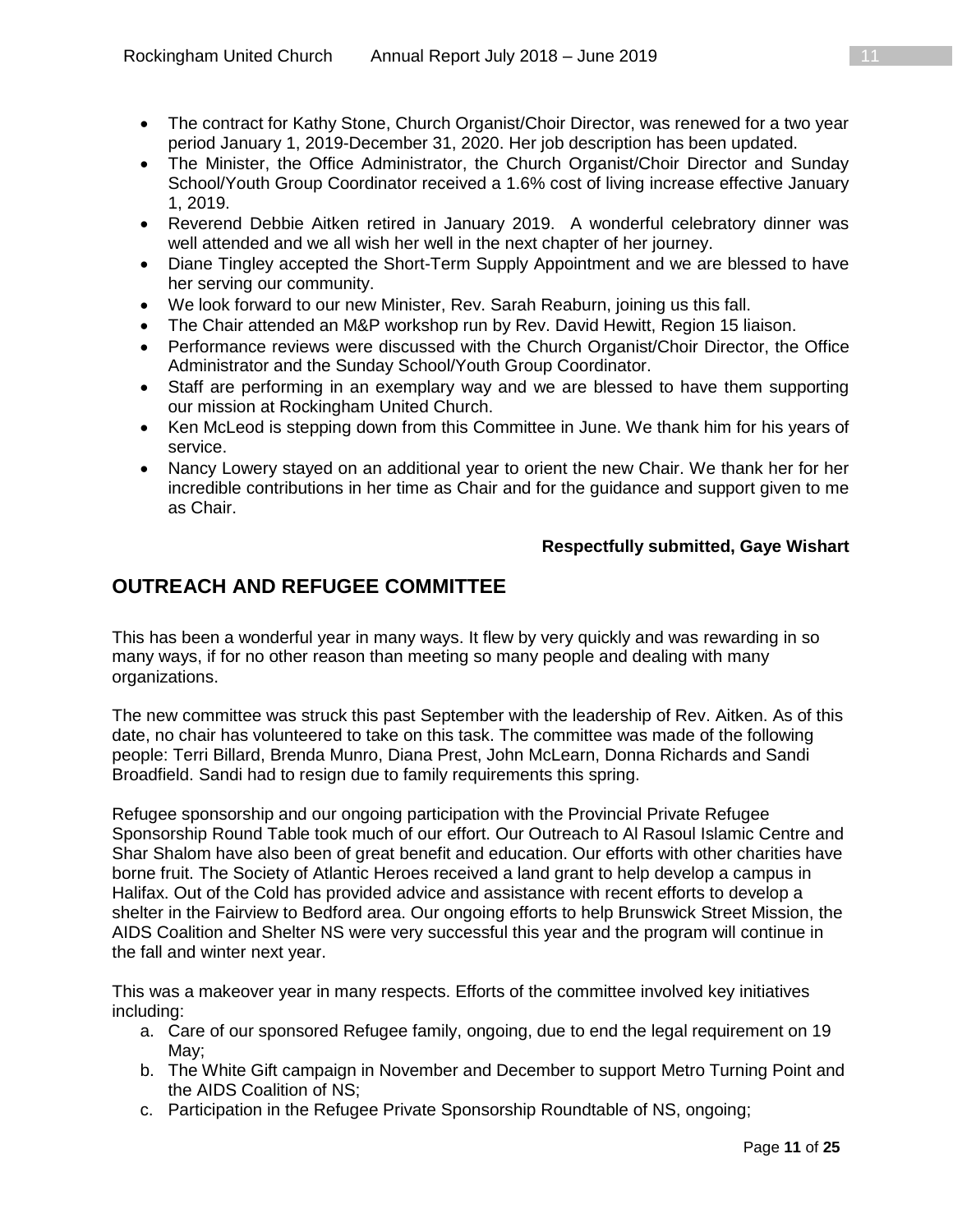- e. Community improvement campaign with Al Rasoul and the Ecology Action Centre, ongoing;
- f. Truth and Reconciliation Efforts with the Mi'kmaq Friendship Centre, ongoing;
- g. Support to Brunswick Street Mission, ongoing;
- h. Set up of a shelter for the homeless in the area of Fairview to Bedford area; ongoing.

Refugee sponsorship was started nearly four years ago by Steve MacMurray and Sheila McGinn. Our family has been with us for nearly a year with our legal obligations ending on 19 May 2019. Members of the Congregation will continue with some aspects of assistance. Despite all the efforts by the family and many people, one year is insufficient time to become functional in a new language and culture. They will need our moral support as their family in Canada. Haifa and Helen have both been active in the Church.

The White Gift campaign was successful once again with both cash and gifts which were appreciated by both Shelter NS and the AIDS Coalition.

This year RUC chaired several of the meetings of the Roundtable. There is a move to create a private sponsorship network to assist new groups. RUC is continuing its efforts in this area although we are no longer sponsoring a family. We do have lessons to pass to new groups. The community improvement plan is ongoing; it unfortunately took a back seat to many of our other efforts. It is hoped to bring a project to fruition.

This year we made contact with the Mi'kmaq Friendship centre and we are planning for a program in the fall. More to follow on this effort.

RUC supported many breakfasts and activities in the past year. Brenda Munro was instrumental in this overall effort. The Men's Group and UCW also contributed their time money and effort to this mission.

Early this year, there were several meetings in regard to the provision of shelter in the Fairview to Bedford area. A small team from Rockingham United, Bedford United and Al Rasoul met to develop possible plans. RUC was able to assist because of our excellent relationship with Shelter NS. Linda Wilson stated that this project was ongoing and that it was recognized as a major need from the community. Health NS was also heavily involved to meet the needs of the community.

The coming year will see more on Truth and Reconciliation with the Aboriginal community, but details are yet to be confirmed. The White Gift campaign will start with a Poetry Slam event hosted by RUC. This effort not only helps our charities but also reaches out to youth in the Halifax area and to our neighbours. Bedford United Church has shown interest in this effort as well and will support the effort if needed. Support and education on refugee issues will continue including work that may include more support in various ways not only to the refugee families but also to the less fortunate. We will also increase efforts in areas such as mentoring, continued moral support and friendship with our family and help with the setup of a Private Refugee Sponsorship network with ISANS. Outreach will continue our efforts with other faith communities as well. There are tentative plans to reach out to the LBGT2Q community. There are several ideas that are under consideration which may increase our visibility in that community and in Halifax overall. It will be an interesting 2019-2020 year in Outreach.

#### **Respectfully submitted, Terri Billard, John McLearn and Dianna Prest**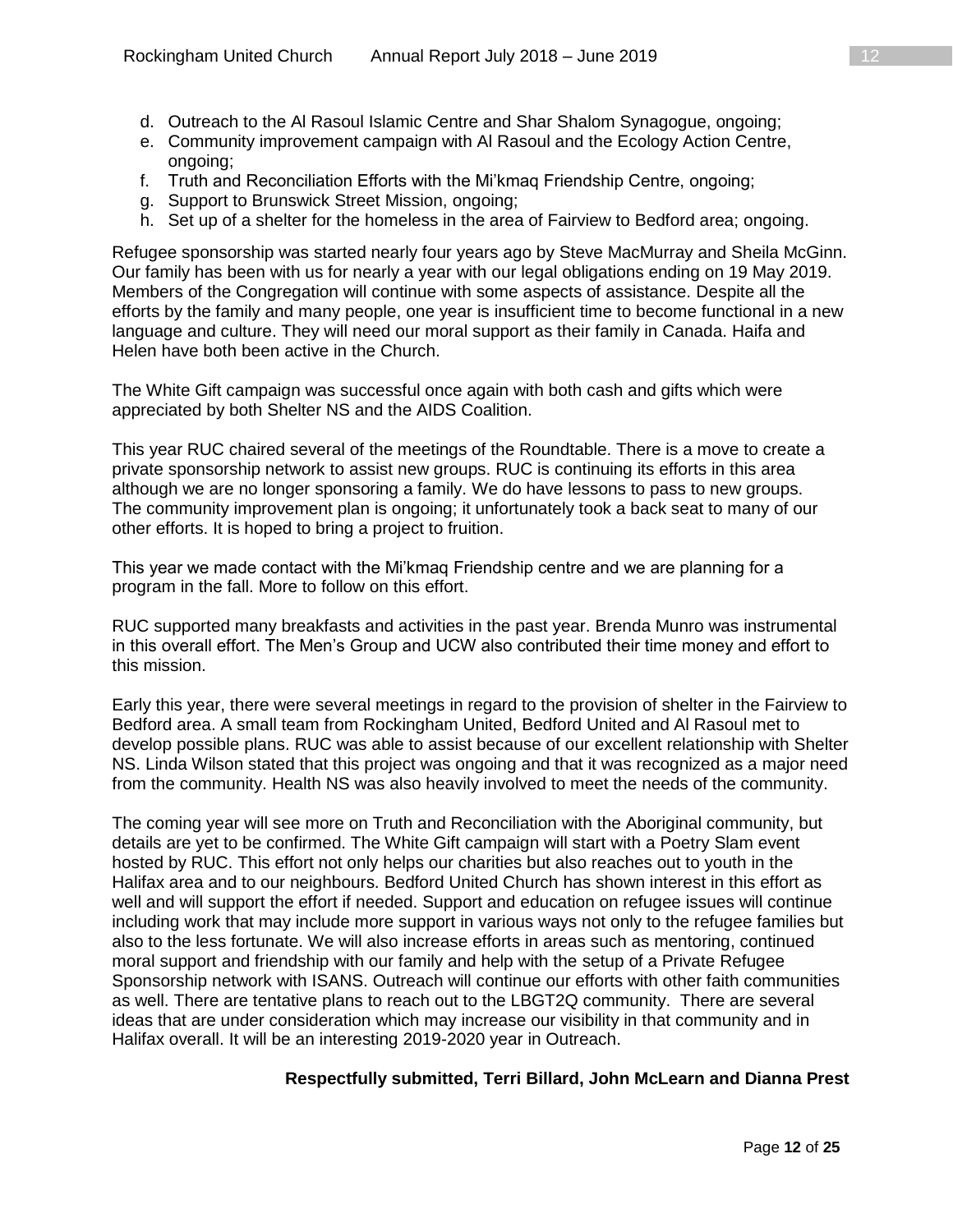## **PASTORAL CARE**

**Members**: Eleanor King (Coordinator), Heather Coady, Barb Lall, Charlie Murphy, Doreen Martin, Gerry Butler, Jan Mills, Hazel McLeod, Janet McMurtry, Jean Wentzell, Joan Munro, Lynda Pentz, Diane Ward, Rev Debbie Aitken and Rev Diane Tingley. Rev Aitken and Rev Tingley were extremely valuable advisors and supportive of our work.

The Pastoral Care Committee provides support to members of our church community, especially during times of illness and death. We make hospital, nursing home and home visits as needed and provide communion to shut-ins. Cards, notes and telephone calls are also an important part of the support we bring to our church family. We celebrate with those who are 90 and over with tea, flowers, and treats and those between 80and 90 receive birthday cards. We appreciate any information that helps us update our birthday and anniversary greeting information. Joan Munro provides excellent leadership in planning and implementing the Friendly Socials which are always well attended. We assist the minister with worship at Parkland, Clayton Park once a month, September-June.

We meet monthly with the exception of July and August.

We trust that the infomation in the bulletin re the Prayer Circle (contact Janet McMurtry) will ensure all members of the church community are aware of this service. We hosted an educational session on Alzheimers and Committee members attended another educational session End of Life Conversation hosted by Fairview United Church.

#### **Respectfully submitted, Eleanor King**

## **PRESBYTERY**

**Members:** William Dodsworth

Full Court Meetings of Halifax Presbytery have been held on June 12, 2018 at Woodlawn United 54 Woodlawn Rd. Dartmouth, NS, September 11, 2018 at St. James United (Sambro) 3811 Old Sambro Rd., Sambro, NS, November 13, 2018 at First United, 7964 Hwy 7, Musquodoboit Harbour, NS and attended by Ministry Staff and Presbytery Reps.

The final full meeting of Halifax Presbytery was held on November 13, 2019 at First United Musquodoboit Harbour. Halifax Presbytery will be a part of region 15 starting January 1, 2019. Any business left over will be handled by region 15.

The main business of the meetings was church reorganization which will take place on January 1 2019. There will be 16 regions no presbyteries and no conferences. This was voted on at General Council 43 which met on August 2018. Maritime Conference was split into regions 14 and 15. Region 15 will be Nova Scotia and Bermuda. Region 14 will be New Brunswick and Prince Edward Island. The annual meeting of both regions will be held at Sackville NB in May.

Details of how the regions will work will be determined in the future. Currently regions 14 and 15 will have office space at Sackville NB.

#### **Respectfully submitted, William Dodsworth**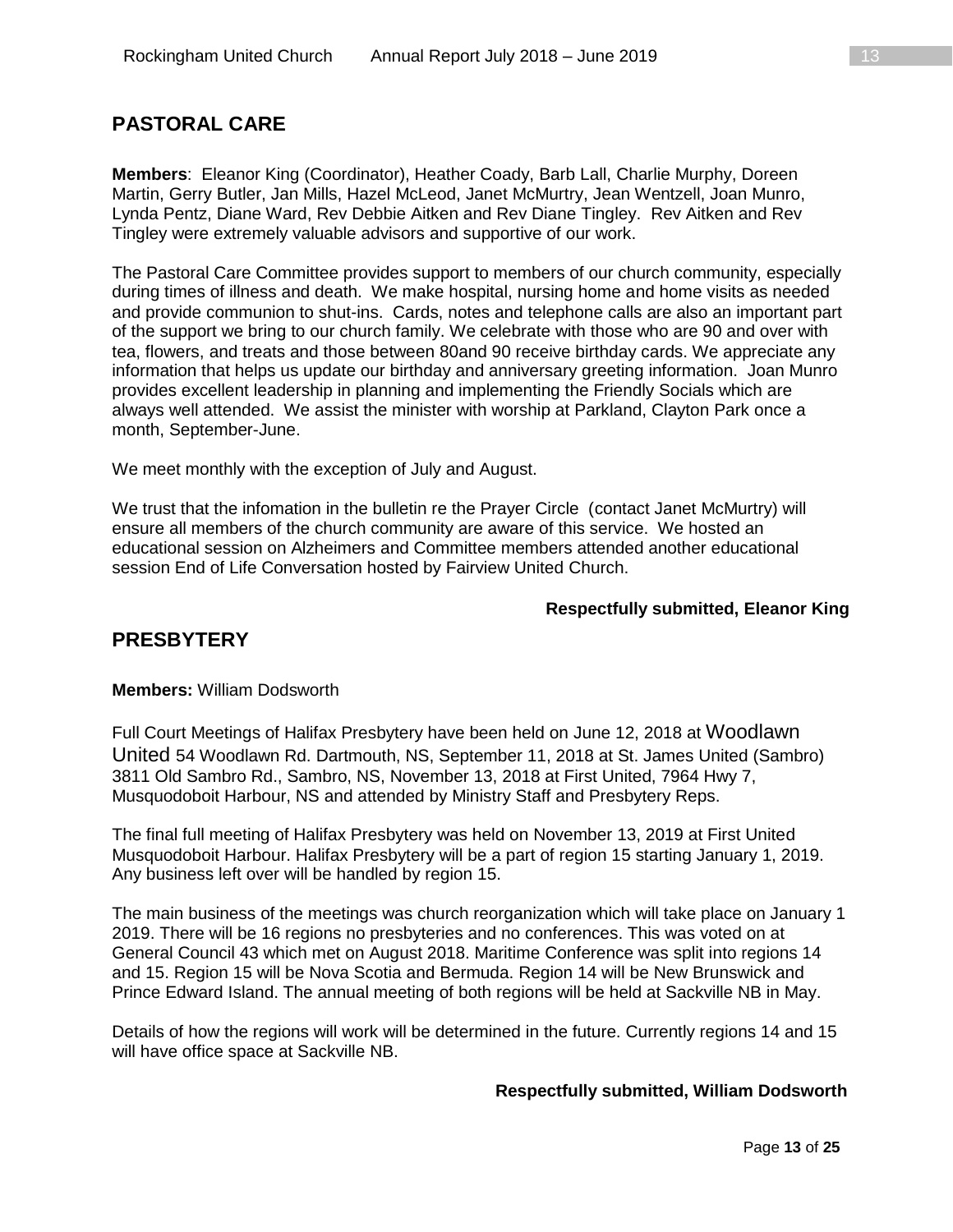## **STEWARDSHIP**

The Stewardship committee held its first meeting in September to map out its plan for the coming church year. We set as our goal to have an event planned for every month until the spring. The plan was to have events that would be entertaining, build a sense of community, and also raise funds for our church. Our very first event was held on September  $29<sup>th</sup>$ . Once again we invited the Bedford Fiddlers for an evening of entertainment. This event was attended by an enthusiastic crowd and enjoyed by all.

In October once again we held an Octoberfest party. This event was very well attended and a great time was had by all. The Chicken dance competition was won by our own Reverend Aitken and the Beer keg bowling was a big hit with the children. Many thanks go out to Chris Brothers for their great deal on Octoberfest Sausages and Charlie Murphy for his untiring sourcing abilities. This has proven to be a great family event enjoyed by young and old alike.

November is Stewardship month at Rockingham United. With all the upgrading projects ongoing and planned for the church building we decided on the theme of legacy for our campaign. Members were reminded that we must keep our church building in good order, as we are holding the church as a trust for the next generation. In the interest of going green we e-mailed our appeal letter to all congregation members on our e-mail list. We also had hard copies available to those without e-mail. Good feedback was received for this initiative and we will probably continue to use this method for our letters.

Because we had such a good response to our *Tea and Terrariums* event in the spring we decided to hold a Christmas flower arranging workshop in December. This was a fun event that got everyone in the Christmas spirit. All participants were pleased with their own creations, and left over supplies were used to make arraignments to sell. December also saw us helping with the preparation and distribution of the Christmas letter.

January was a bittersweet month. The stewardship committee members participated in organizing the party for Reverend Aitken's retirement. We will sorely miss Reverend Debbie on our committee but we all wish her much happiness in her retirement.

To warm up the month of February we decided to hold a soup luncheon. We had this luncheon after Church and had an excellent turnout. There were a variety of soups to choose from and not a drop was left. Many thanks go out to our excellent cooks.

In March we celebrated St Patrick Day with a musical evening, entertainment provided by the Bedford Fiddlers. The hall was decorated for St Patricks' Day and green drinks and munchies were provided. Toe tapping and dancing ensued. March also saw our group help prepare and distribute the Easter letter. Special thanks go out to Ruth Gillis who spent a morning folding letters.

Special thanks also go out to Beth Wilson who single-handedly organized our "April Antics" event. This event showcased the many talents of our congregation. We had singers, story tellers and comedians. Participants and audience alike had a great evening.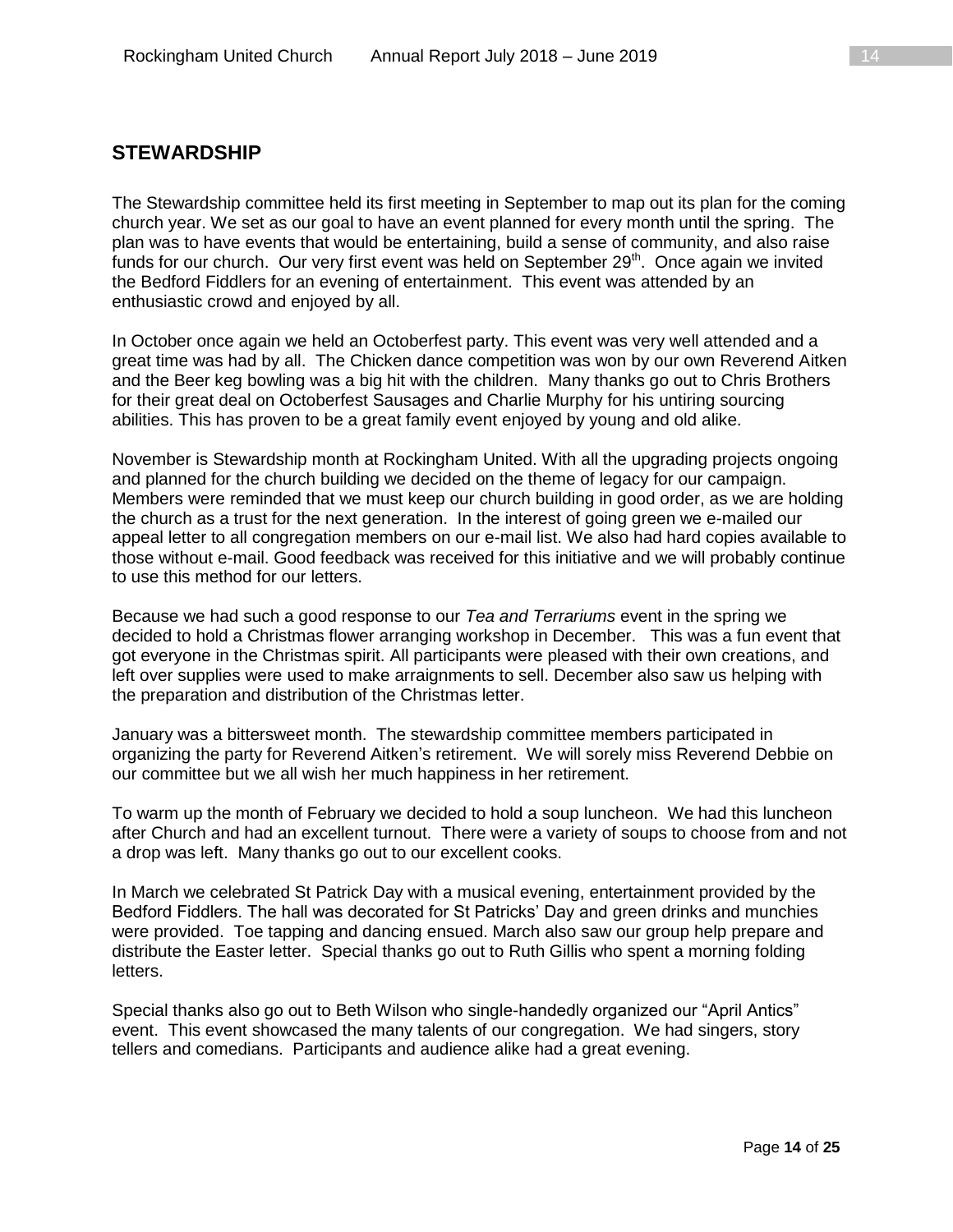Lynn Knapp has been our tireless supporter and administrator of Fund scrip. This is a wonderful fundraiser that continues to bring in a large amount of money for our church. Please remember to fill your order forms. Thank you, Lynn, for your great work.

Thanks also go out to David Carmichael working quietly behind the scene organizing the counters every Sunday.

There are many unofficial helpers who have been great supporters of the Stewardship committee and I would like to thank them all for their help. I would also like to thank all those people who supported our events. We are all working to build our Church community and keep the fires burning.

#### **Respectfully submitted, Sandra Taweel**

#### **WORSHIP**

#### **Membership of the Committee:**

Rev. Diane Tingley (ex-officio, short-term), Heather McLearn (Chair), David Clare, Sandra Allen, Anne Forbes, Shelley Snair, Joanne Perry, Ann Collinson and Kathy Stone (Music Director)

| Statistics for 2018-19: | Weddings                      |  |
|-------------------------|-------------------------------|--|
|                         | <b>Baptisms</b>               |  |
|                         | <b>Funerals</b>               |  |
|                         | <b>Transfer of Membership</b> |  |

This has been a year of change for Rockingham. In June of 2018, Rev. Debbie Aitken announced her decision to retire at the end of January 2019, after 8 years of ministering to us. She has been sadly missed since her departure, but we have been greatly blessed to have Rev. Diane Tingley with us as our short-term supply minister for the months of February through June 2019. Words are scarcely adequate to express our gratitude for her wisdom, skill, and leadership during this time of transition. After many months of diligent work from our Joint Needs Assessment Committee and Joint Search Committee, we were delighted to call Rev. Sarah Raeburn to be our new minister beginning in September 2019.

The Worship Committee met monthly on the second Tuesday, for the months of September through June. Ongoing activities included planning Sunday Worship under the guidance of the minister, arranging and planning special services, recruiting volunteers for participation in worship services and for tasks related to the maintenance of the Sanctuary and Narthex, and arranging for supply ministerial and music staff.

We would like to thank the many contributions of our committee members:

- David Clare and Sandra Allen for taking care of the duties for our funerals.
- Sandra Allen for taking care of the banners in the sanctuary.
- David Clare for assisting with Announcements.
- Anne Forbes for looking after our Communion and gathering Communion servers and Scripture readers.
- Joanne Perry for performing so capably as our Committee secretary.
- David Clare, Joanne Perry, Shelley Snair, and Anne Forbes for participating in the Laity Worship services.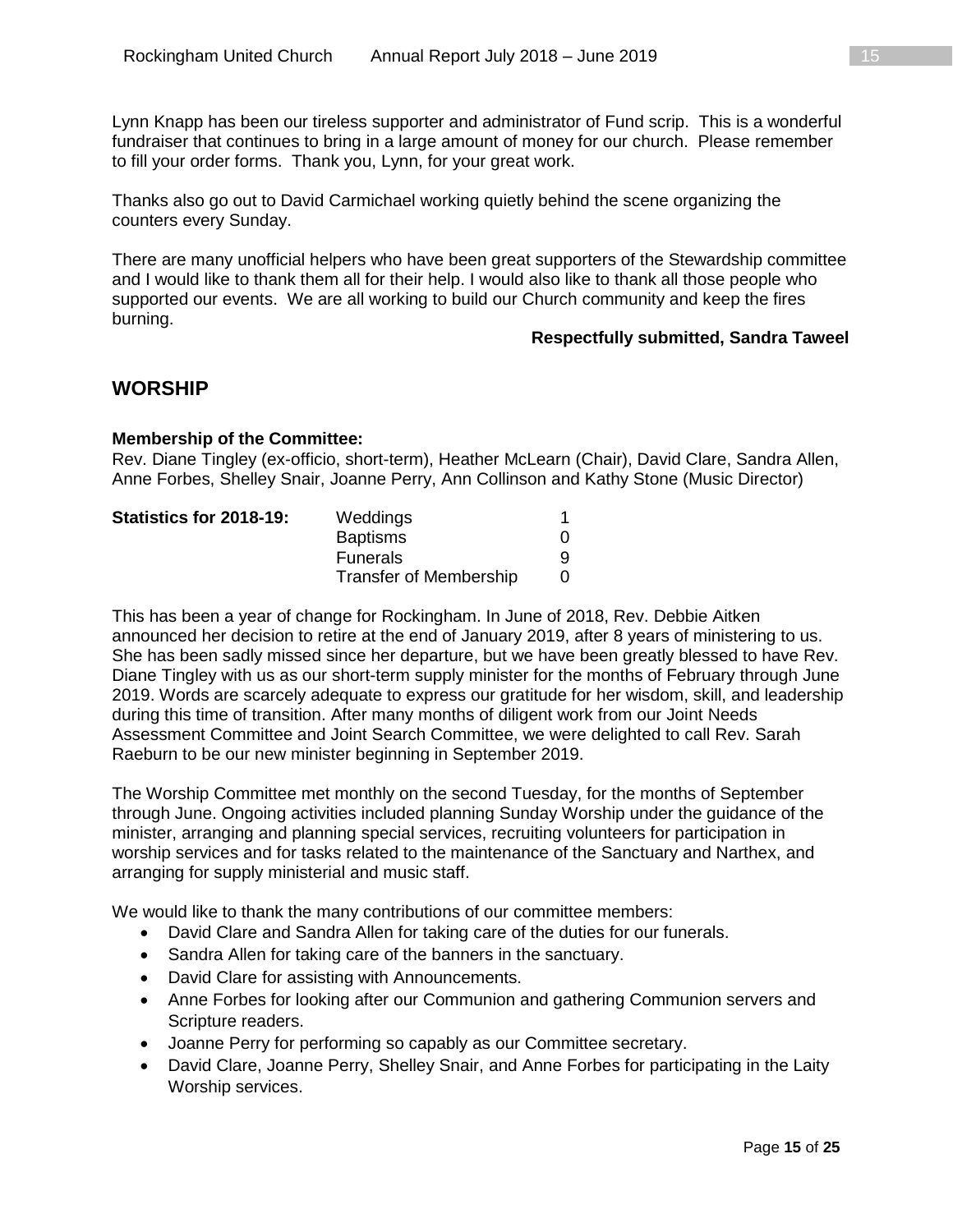- Ann Collinson for taking over the care of the Christ Candle, and organizing hanging of banners in the Sanctuary, with assistance from Paige and Amber Thornton
- Kathy Stone for our wonderful music in Worship.

Thanks to members of the congregation who have taken on certain duties to maintain and enhance our Sanctuary and our Worship:

- Karen Middleton for gathering candle lighters for worship.
- The Audiovisual Team for their work during Worship.
- All those who have volunteered as ushers, communion servers, readers, and candle lighters who welcome and serve our congregation during Worship.
- Bev Andrews for agreeing to maintain the cloth covering the Communion Table.
- Hugh & Carolyn MacDonald, for their many years of care of the Christ Candle
- Sharon Ernst, Mary Lou Evans-Isaacs, Gary Wilson, John McLearn, Brenda Munro, Beth Wilson, and Ron Tanton who helped us with the Laity services during the past year.
- Sandra Taweel, for her help in planning for enhancements to the Narthex.
- The devoted group who regularly give their time and talents in decorating the sanctuary and assisting in worship services. All have given of their gifts, time and talents during this past year.
- The youth of the congregation, who have continued their participation in worship services once a month during the past year, as well as ushering on those Sundays.

Special thanks to Sylvia Thorne for her invaluable assistance and encouragement.

#### **Services and Accomplishments of the Worship Committee during 2018/19:**

- We organized and participated in 5 Laity-led Sunday Services.
- Shared services with Fairview United Church for the months of July and August, as well as Ash Wednesday and Maundy Thursday Services.
- Contributed to special services for Remembrance Day, Advent and Christmas Eve, Anniversary Sunday, Baden-Powell Sunday.
- The offering of special music from guest musicians Matthew Fraser, organist, and Shimon Walt, cellist, during the month of March.

#### **Summary**

We are truly blessed to have an abundance of talents within our congregation and are grateful to those who have shared their gifts so generously.

As a new and very inexperienced chair of Worship, I personally thank the members of the Worship Committee, the wonderful, wonderful staff of RUC, and the congregation for your patience and support. It's been quite a ride so far!

New opportunities await as we begin another chapter in the life of Rockingham United. We would like to extend an invitation to any member of the congregation who has an interest in worship planning to consider joining our committee.

#### **Respectfully submitted, Heather McLearn**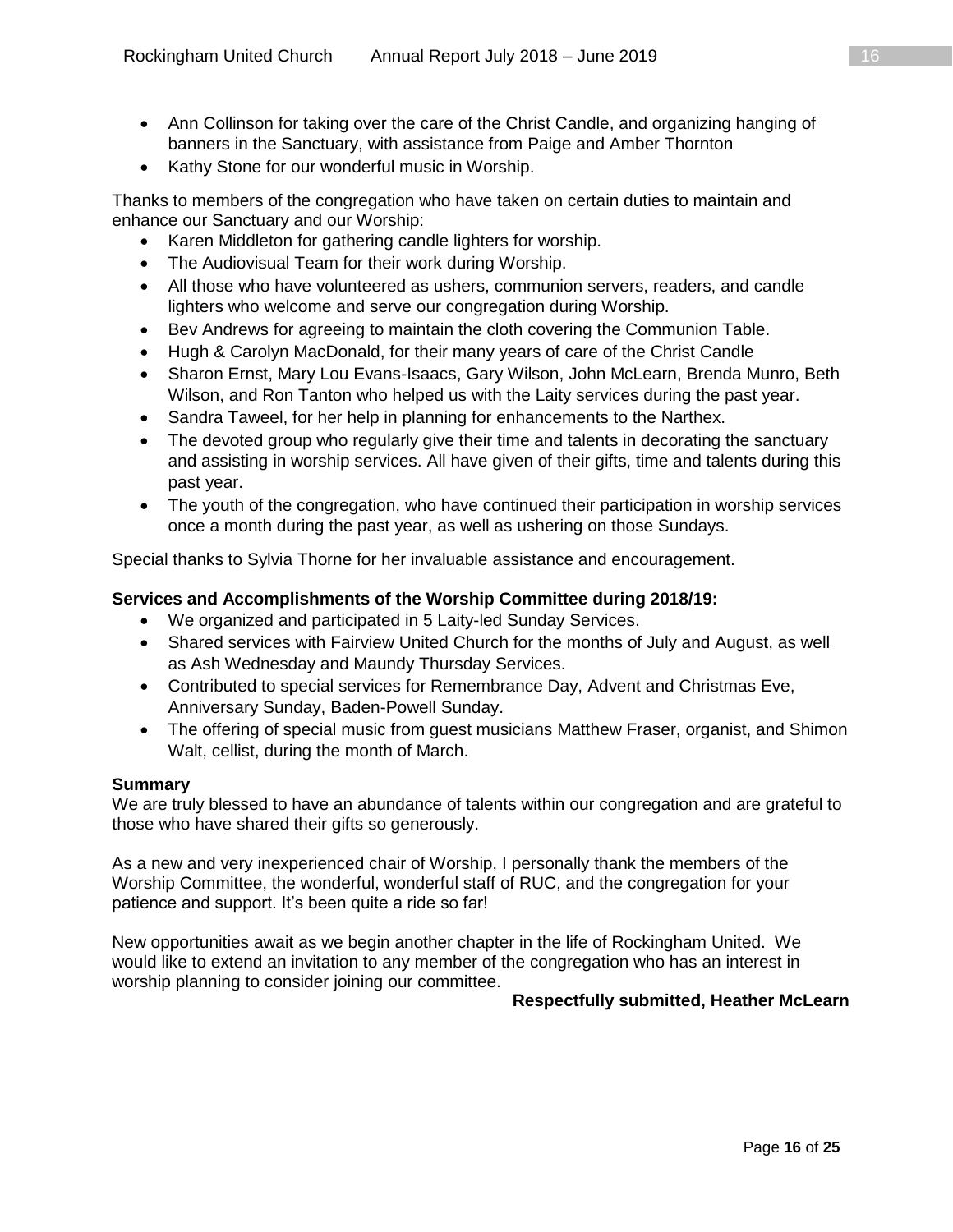## **GROUPS**

### **CHOIRS**

#### **Youth Choir**

WOW! What a great time we have had this year singing together on Saturday afternoons and usually, and at least, twice a month in worship services. Our mighty dozen participated with the Men and Senior Choirs in the Armistice Memories 1918-2018 in November, marking one hundred years since the end of World War I, as well as the Carols by Candlelight annual Christmas event in December. We offered our traditional Mother's Day Medley on May 12th, and we still look forward to offering a 'concert' of music in worship on Father's Day, June 16th. It has been exciting to see so many of our young singers take on soloist roles this year. My, how we have grown and matured in our voices and our confidence; not to mention, offering multiple gifts of instrumental music. We hope to continue to offer great and many new and exciting musical events in the coming church year.

#### **Members:**

Emily Brown, Rebecca Brown, Emily Gorman, Hannah Gorman, Beth Hailstone, Alanah Hawley,Liam Johnston, Daniel Sutherland, Maya Sutherland, Patrick Sutherland, Amber Thornton and Paige Thornton

#### **Proudly submitted, Kathy Stone, Youth Choir Director**

#### **Senior Choir**

**Members:** Kathy Stone (Director), Cathy Gillis (President), Samantha Bixby, Wendy Burns, Gerry Butler, Ann Collinson, Doreen Crick, Reg Crick, Myrna Davies, Sharon Ernst, Mary Lou Evans-Isaacs, Mary Fife Jost, Brian Martin, Heather McLearn, Janet McMurtry, Karen Middleton, Joan Munro, Lynda Pentz, Carole Phillips, Donna Schnare, Dale Ward, Beth Wilson, Gary **Wilson** 

**Overview:** The Rockingham United Church Senior Choir is currently a 22 member four part choir (SATB) directed by the church organist, Kathy Stone. The Senior Choir is a ministry of music that strives to enrich worship services with praise and song. The Senior Choir offers a wide variety of sacred music ranging from early Baroque to contemporary. The Senior Choir contributes each week from September to June to the Sunday morning services. Typically, the choir sings an anthem and choral benediction. The choir is often invited to participate in special events at other churches and/or venues.

The Senior Choir practices on Thursday evenings from 7:00 to 8:30 p.m. The choir also gathers on Sunday Mornings at 9:30 a.m. for a 30 minute rehearsal prior to the morning service.

#### **Review of Past Year:**

Choir practice began the first Thursday after Labour Day.

In the evening of November  $11<sup>th</sup>$ , the Senior Choir, along with the other choirs of the church, presented, ARMISTICE MEMORIES. Sing-a-longs were included so all persons attending to could join us in song.

Rockingham United's annual "Carols by Candlelight Service" was held on December 16<sup>th</sup>. The Senior Choir was joined by the Youth Choir and Men's Choir for this annual event.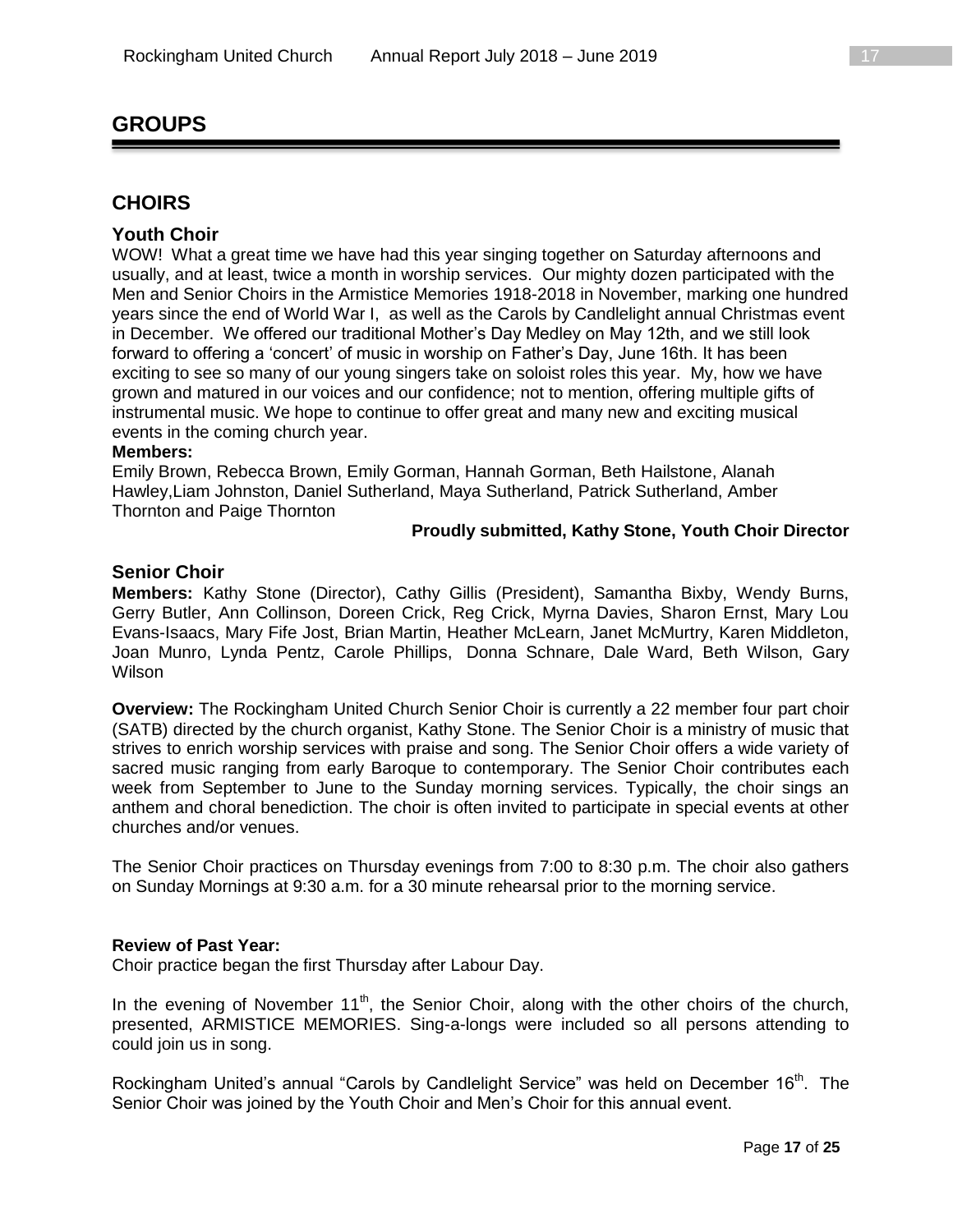On January 19<sup>th</sup>, the choir participated in celebrating Rev. Debbie's retirement. We sang some of Rev. Debbie's favorites and enjoyed a great evening with many of Rev. Debbie's family and friends. Many tears were shed as we wished her well as she began a new road in life.

Along with our participation in all Easter worship, the choir offered selections during the "Special Easter Music" that was included in the service on April 28<sup>th</sup>.

We always welcome former choir member Joanna Rowe, now living in Ontario, to participate in services when she visits. We look forward to seeing her and enjoy listening to the flute.

The choir would also like to thank Simon Saulnier for his regular attendance at Thursday evening choir practice. He sings tenor and we have been able to occasionally convince him to participate in our special services.

The choir has allowed organist Kathy to have a few Sundays off and we were pleased to have 2 guest organists this year, Matthew Fraser and Zita Poirier. We thank them for "taking us on".

The Senior Choir is always seeking new members. A percentage of our group reads musical notation but non-readers are always welcome. Come and join us on a Thursday evening or contact Kathy Stone at 435-4812.

#### **Respectfully submitted, Cathy Gillis**

#### **Men's Choir**

**Members:** Joan Munro (Director), Kathy Stone (Accompanist), Gerry Butler, David Carmichael, Reg Crick, Geoff Doane, Claude Isaacs, Brian Martin, Charlie Murphy, Rodger Middleton, Sandy Munro, Ken McLeod, Alan Schnare, Ron Tanton, Hiram Tiller, Dale Ward, Gary Wilson

Each Sunday at 8:45 am from October until April, men of the congregation meet to sing and learn various gospel and other selections under the capable leadership of our director Joan Munro and accompanist Kathy Stone. The choir continues to offer music at least once a month during worship from October until the end of April. December saw us join with the Senior and Youth choirs for the annual Carol's by Candlelight concert. We also participated in the Good Friday Service. Our season this year ended with one concert *'Songs from the Mountaintop'* held jointly with the Bravo Boys Choir from Dartmouth.

We always welcome any men of the congregation, who enjoy singing to join us. Please keep us in mind as we anticipate our first practice in October on the Sunday following Thanksgiving.

#### **Respectfully submitted, Gary Wilson**

#### **UNITED CHURCH WOMEN** (Women's Ministry Network)

Kitchen-Joan Aitken, Eve Tupper

President-Sharon Ernst Vice President-Vacant Secretary-Heather McLearn Past President- Joanne Perry Stewardship-Diane Ward Church in Society-Eve Tupper Treasurer-Mary Lou Evans Isaacs Chair of Finance-Heather McLearn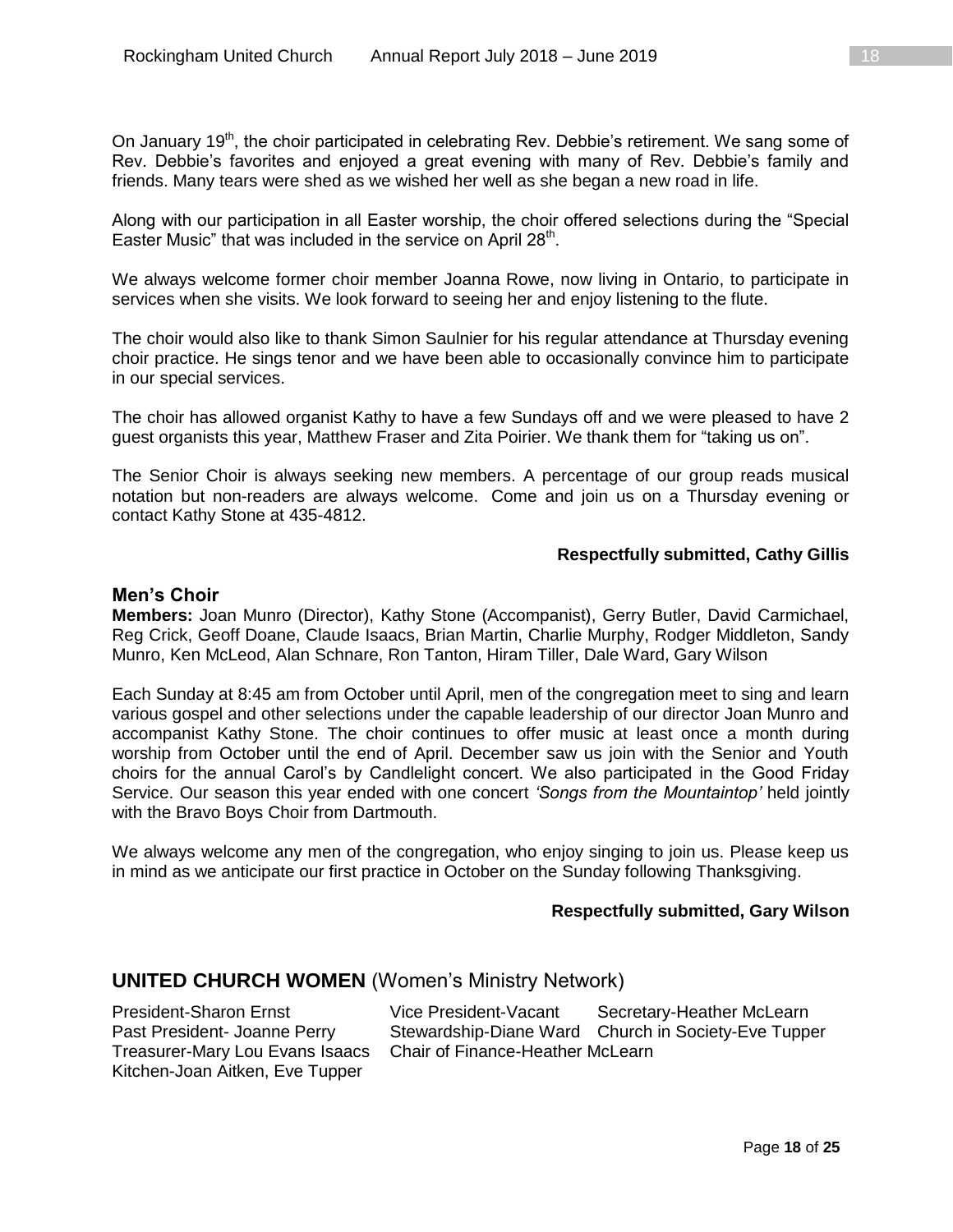**Unit Leaders:** Clayton Park - Eve Tupper Jean Hogan- Audrey Wade Laura Wright- Mary Lou Evans Isaacs

The members of our three units enjoy work alongside one another in our support of Rockingham United Church and our Mission and Service projects. With the change of the United Church of Canada structure to Regions there is still uncertainty about how the structure will work and if there will be regional representation for the UCW.

In 2018 we held meetings in September and October to plan for our Annual Christmas Sale, and a wrap-up meeting in November following the sale. The Christmas Craft sale held on Saturday, November  $17<sup>th</sup>$  was well received. There were a variety of home-made baked goods, jams, pickles and handcrafts, along with items made by the RUC Men's Group, a jewelry table and a variety of used books. People enjoyed the Christmas decorations, the setup of the Christmas Café and the informal, comfy seating areas which made it relaxing and inviting.

Our orders for baked goods initiative was a success again this year. Orders could be placed for small or large trays/boxes of a variety of squares or small trays/boxes of shortbread cookies, with pickup available on December  $2^{nd}$  and December 16<sup>th</sup>. This is very convenient for people especially as they host get-togethers with family and friends in the weeks leading up to Christmas.

Our last event for 2018 was the Christmas social in December, where our three units participated in a themed worship programme led by the Clayton Park Unit. The evening wrapped up with a social time and refreshments served by the Laura Wright unit. Donations of items for homeless men were also collected at the social.

In January 2019 we held our Annual General Meeting, where we presented our proposed budget to the membership. Members gathered items for gift baskets with the theme "Pampered Snowy Evenings". The gift baskets were made up and presented to Rev Debbie Aitken after her last service on Sunday January 27<sup>th</sup>.

In February, we held a successful bake sale in conjunction with the Men's Shrove Tuesday Pancake Supper. The proceeds from the bake sale went to RUC operating fund. As always, we greatly appreciated the generosity and support of those who donated the baked goods and other items for the sale, and also those who purchased them.

In March we hosted the World Day of Prayer service with participation from the ladies from Saint Benedict's and Birch Cove Baptist. The service was prepared by the women of Slovenia, who invited the world to "Come to the table—everything is ready" and asked "Who is not at the table?". Following the service, we enjoyed a time of fellowship and refreshments.

Following the April 14<sup>th</sup> service, the Laura Wright Unit active and home members hosted a buffet lunch fundraiser, which included a variety of casseroles, salads and sweets, as well as juice and hot beverages. This was attended by many people in our congregation who all enjoyed the warm, social atmosphere as well as the delicious food. Our Easter food drive initiative in conjunction with the youth was very successful again this year, with many needed items being donated and delivered to the Food Bank prior to the Easter holidays.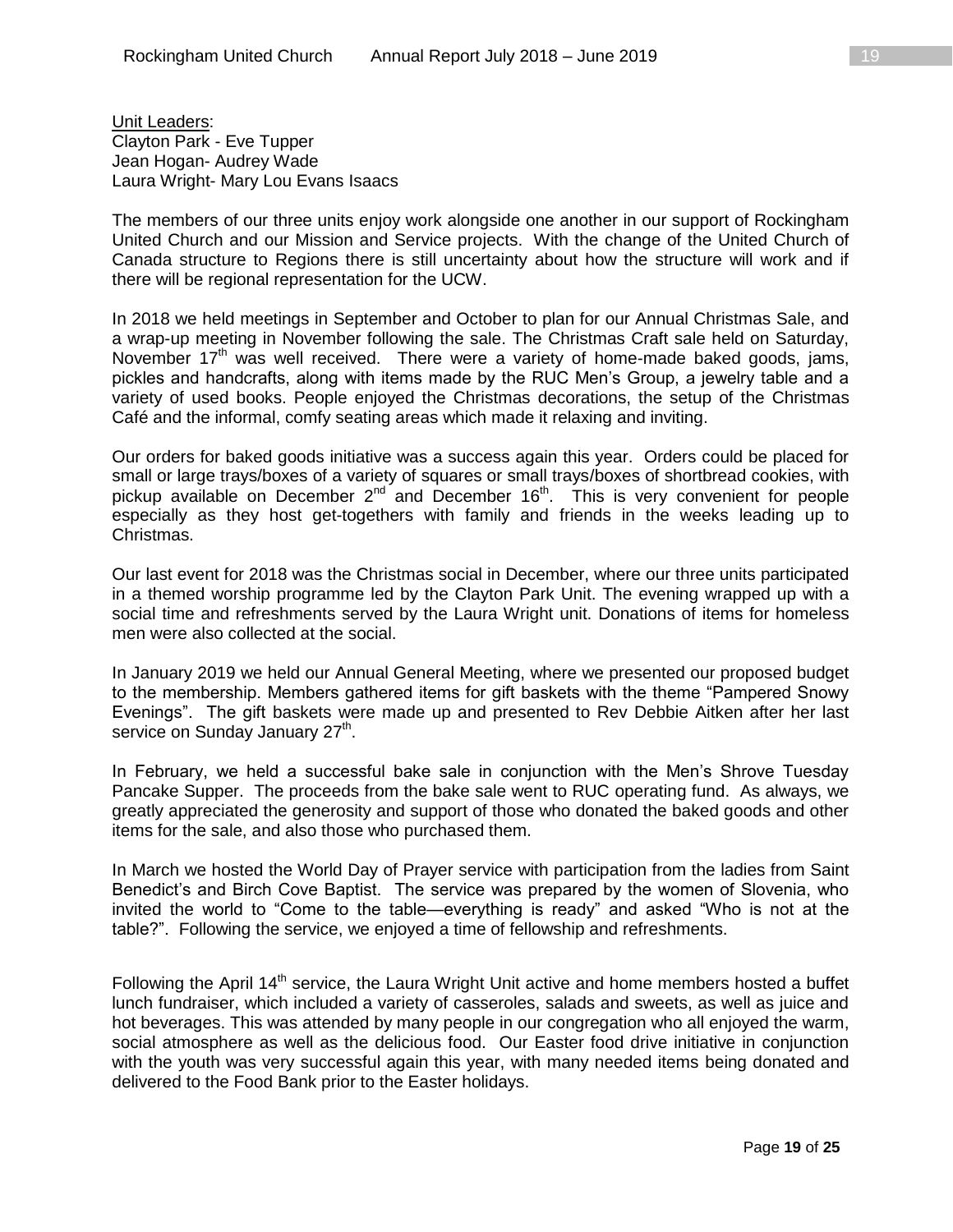In May, we held changed our format of our annual UCW gathering. We invited the community to join us to hear our guest speaker, Cherry Laxton, Chief Operating Officer from Souls Harbour Rescue Mission. Cherry shared information about the mission, what they are doing and ways that we can help. Our last event before the summer holidays will be each unit along with their home members dining out together at a local restaurant, usually before the end of June.

#### **Respectfully submitted, Sharon Ernst**

#### **UCW Financial Reports January 1, 2018 – December 31, 2018**

| <b>Balance forward</b><br><b>INCOME</b> |         |                 | 9927.68  |
|-----------------------------------------|---------|-----------------|----------|
| Interest                                | 200.05  |                 |          |
| <b>AGM Offering</b>                     | 66.00   |                 |          |
| <b>UNITS</b>                            | 1816.75 |                 |          |
| <b>KITCHEN USE</b>                      | 200.00  |                 |          |
| <b>INVESTMENTS</b>                      | 3010.19 |                 |          |
| <b>CHRISTMAS SALE</b>                   | 5322.00 |                 |          |
| <b>BAKE SALE</b>                        | 685.00  |                 |          |
| <b>TOTAL</b>                            |         |                 | 11299.99 |
|                                         |         |                 | 21227.67 |
| <b>DISBURSEMENTS</b>                    |         |                 |          |
| ROCKINGHAM UNITED CHURCH                |         | 5185.00         |          |
| PRESBYTERIAL DUES                       |         | 92.00           |          |
| <b>BANK FEES</b>                        |         | 5.50            |          |
| <b>PLANTER</b><br><b>SINKS AND TAP</b>  |         | 61.71<br>498.66 |          |
| <b>MISSION AND SERVICE</b>              |         | 1500.00         |          |
| <b>CAMP KIDSTON</b>                     |         | 325.00          |          |
| ATLANTIC MINISTRY OF THE DEAF           |         | 100.00          |          |
| <b>DAL CAMPUS MINISTRY</b>              |         | 100.00          |          |
| <b>BRUNSWICK STREET</b>                 |         | 250.00          |          |
| ST.PAUL'S                               |         | 175.00          |          |
| <b>PELHAM ELECTRIC</b>                  |         | 2343.50         |          |
| <b>PLUMBER</b>                          |         | 373.19          |          |
| <b>KENT</b> (countertop)                |         | 1940.00         |          |
| <b>SALE EXPENSES</b>                    |         | 79.19*          |          |
| <b>PAINT</b>                            |         | 119.07          |          |
| <b>STAFF GIFTS</b>                      |         | 200.00          |          |
| <b>LEAST COIN</b>                       |         | 17.43           |          |
| <b>TOTAL</b>                            |         |                 | 13365.25 |
| <b>BANK BALANCE</b>                     |         |                 | 7862.42  |
| *Includes \$5 bank fee                  |         |                 |          |

## ROCKINGHAM UNITED CHURCH WOMEN TREASURY 2018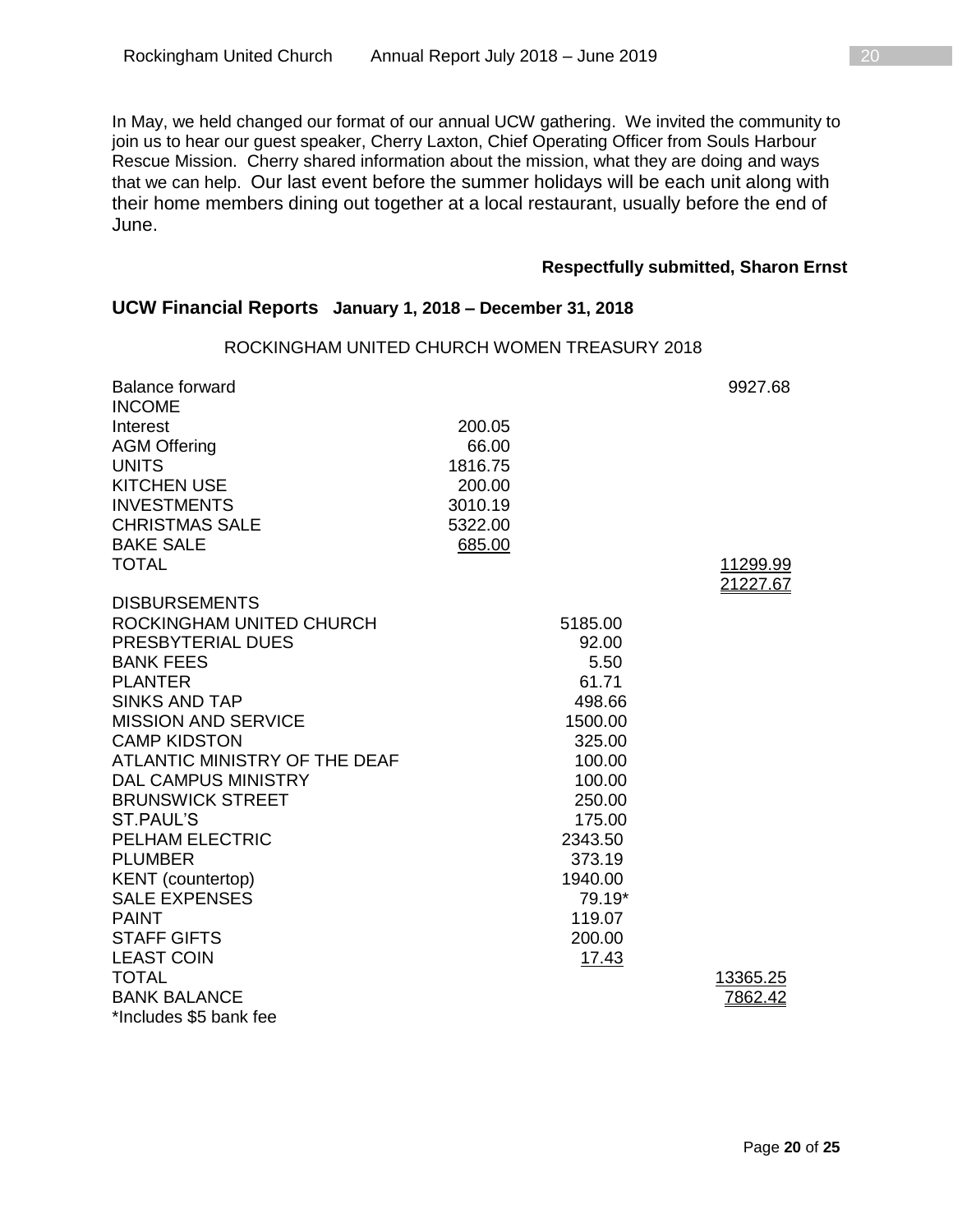#### **UCW PETTY CASH 2018**

| <b>Balance Forward</b>              | 51.38  |  |
|-------------------------------------|--------|--|
| Rec'd from Heather (Baking Tray)    | 13.50  |  |
| <b>Kitchen Cleaners</b>             | 18.90  |  |
| Sale of Plates to Shirley Nicholson | 8.00   |  |
| Total                               | 72.88  |  |
| Mop and Refill                      | 25.97  |  |
| Total                               | 44.87  |  |
| <b>Balance</b>                      | ኔ28.01 |  |

## **MEN'S GROUP**

The Men of RUC is an opportunity for all men of the congregation to gather, thru service to our church, Outreach to those in need and in a social setting, and focuses on the spirit of friendship of men involved in our church.

Each year, we formulate plans for activities at the outset in early September. The following are the activities that occurred during the past year:

**September: RUC/BUC Golf Challenge:** On October 12<sup>th</sup> men from Bedford United Church and Rockingham United were to hold their annual Golf Challenge. The weather failed to cooperate, and the tournament was cancelled as a result. The event was being hosted by the men of Bedford United. As fall was upon us, no other dates were available for this event. Bedford will attempt to host this event again this year.

**January:** Our Mooseheads Hockey Game outing got moved to a Sunday afternoon and was preceded by lunch at Maxwell's Plum. On this occasion we had about 17 guys in total from Rockingham and Bedford United Men's Groups. Changing the time of day and the food venue may have been a contributing factor to the success of this event this year.

**Pool Outing:** In February, our men joined with Bedford United for an evening of Pool.

#### **Outreach Projects:**

**Monthly Lunch Meetings:** Our monthly lunch meetings continued this year. This is the sixth year we have held these Outreach Luncheons. The cost of admission is new socks and/or underwear for The **Brunswick Street Mission** which end up being used at the Men's Turning Point Shelter. We also collected used clothing which was taken to **Brunswick Street Mission** or **The Out of the Cold Shelter** at St. Matthew's. We thank Len Sweett for his continued willingness to look after getting these items from the lunch to the mission. For our April meeting we invited the men of Bedford United and men from the Alrasoul Islamic Society. We had 27 people attend this event which was well received by all. A special thank you to the staff of Freeman's on Dutch Village for accommodating our expanded group that month.

**Brunswick Street Mission Breakfasts:** Our men continued to agree to support Brunswick Street Mission taking responsibility for three breakfasts throughout the year. The men of RUC agreed, and we did the breakfasts on November 11<sup>th</sup>, December 27<sup>th</sup> and Good Friday. This has turned out to be an enjoyable and warming event for all who take part.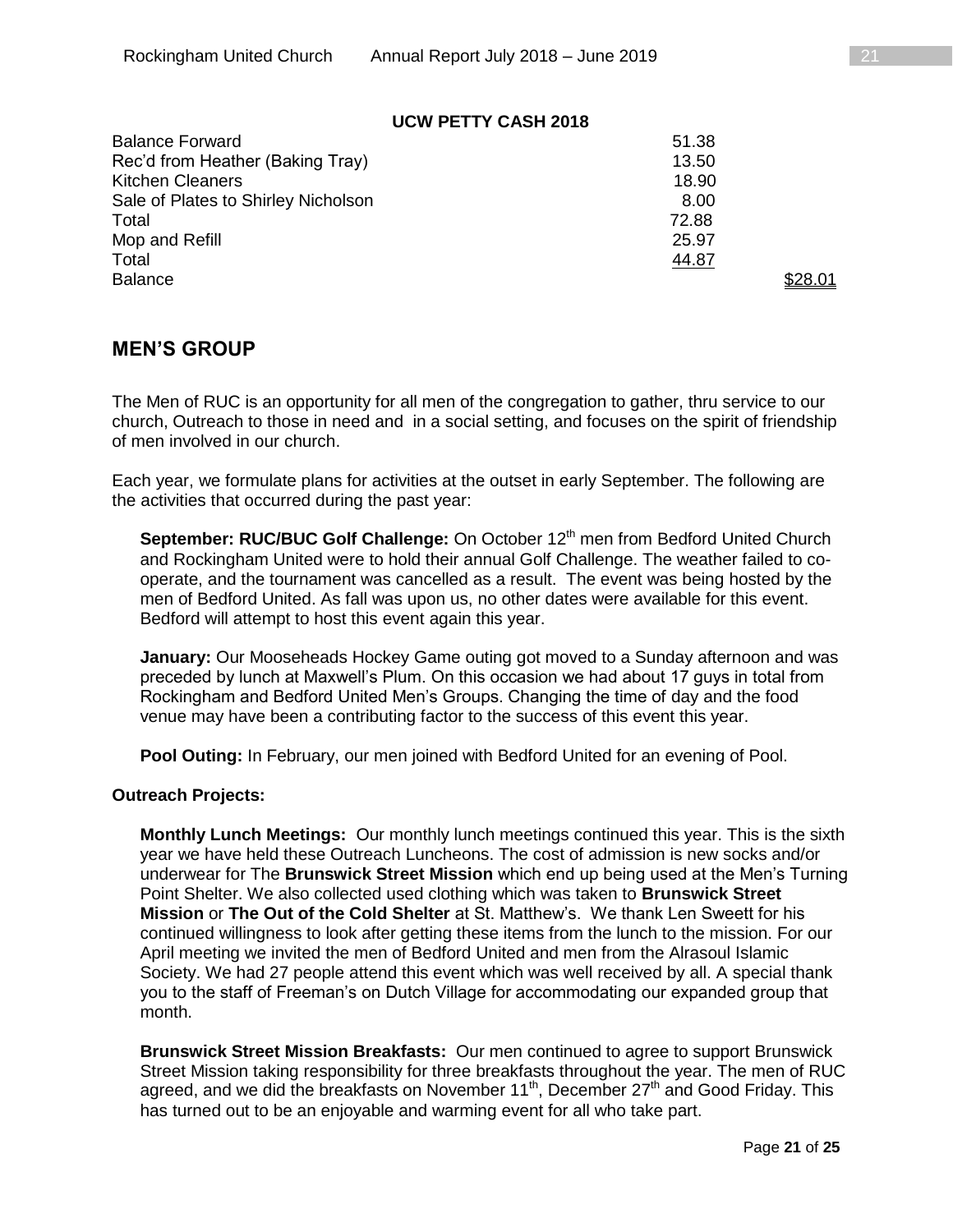#### **Fund Raising Projects:**

**Candy Cane Carnival:** We again had a Made By Men Table for the Candy Cane Carnival and we also provided men to police the parking lot. Proceeds from the Made By Men Table are included in the overall receipts the UCW gather from this event.

**Memorial Christmas Tree:** Charlie Murphy championed this event again this year. We had a tree donated by Harrington's Tree lot at the bottom of Kearney Lake Road again. A brief dedication occurred just prior to the Candlelight Concert in December.

**Shrove Tuesday Pancake Supper:** On Tuesday, March 5<sup>th</sup> the annual Pancake Supper was held. This is a fun event to work at and a great meal is provided. Thank you to Champions, Ken McLeod and Claude Isaacs for their work on this event.

**Mother's Day Lobster Lunch:** Mother's Day Lobster Lunch was held on May 12<sup>th</sup> this year and realized the sale of 96 Lobster Dinners, up from 72 last year. The meal consisted of an Argyle Market Lobster, Potato Salad, Coleslaw, Roll & Cookies. Thank you to all who participated in this event, including the champion, Alan Schnare who drove to Argyle to pick up the lobsters from a relative.

#### **Projects around the Church:**

**John Turner Memorial Garden & Either Side of Sanctuary Entrance:** We continue to do some maintenance of these areas at the front of our church. This work included trimming of trees either side of the entrance to the sanctuary. It's our hope to remove a 'weed' tree to the south of the entrance, allowing the weeping tree to grow better.

**Provide support for Property & Maintenance Committee:** The Property & Maintenance Committee had asked for some sort of association between their committee and the men of RUC. We continue to provide that support on an as need basis.

#### **Finances:**

|                                                                                                                                                                                         | <b>Men's Group Financial Report</b><br>May 15, 2018 - May 15, 2019 |                          |
|-----------------------------------------------------------------------------------------------------------------------------------------------------------------------------------------|--------------------------------------------------------------------|--------------------------|
| <b>Opening Balance July 1, 2018</b>                                                                                                                                                     |                                                                    | \$2,461.90               |
| <b>Receipts:</b><br><b>Memorial Tree</b><br><b>Shrove Tuesday Pancake Supper</b><br>Lobster takeout 2019                                                                                | \$1,384.00<br>\$1,178.00<br>\$1,000.00                             | \$6,023.90               |
| <b>Disbursements:</b><br><b>Brunswick Street Breakfasts</b><br>Purchase Oscar cans for 2019 campaign<br><b>Transfer to Church Operating Fund</b><br><b>Closing Balance May 15, 2019</b> | \$369.37<br>\$30.38<br>\$2,850.75                                  | \$3,250.50<br>\$2,773.40 |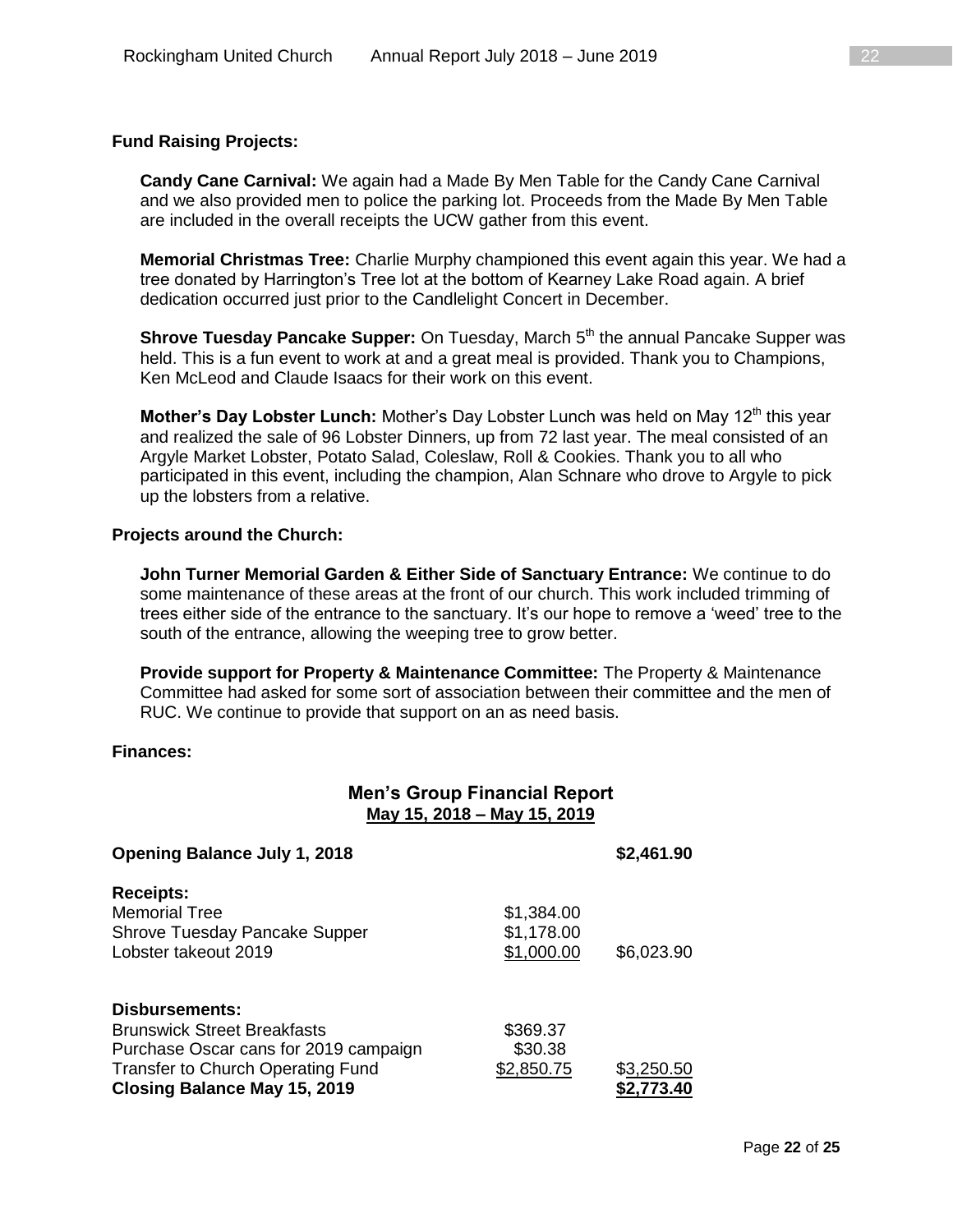**Join our Email List:** Stay in tune with the happenings of this group, the Men of Rockingham United. Simply send an email to [rmiddleton@eastlink.ca](mailto:rmiddleton@eastlink.ca) requesting your name to be added and we'll keep you up to date on the group's happenings.

#### **Respectfully submitted, Rodger Middleton for The Men of Rockingham United**

## **WEBSITE – SOCIAL MEDIA**

**RUC's Website:** Rockingham United has had a website for about 16 years. Work is constantly done on the site to make it as informative as possible to both members and adherents of our church as well as folks considering coming to our church. The website is located at [www.rockinghamunited.org](http://www.rockinghamunited.org/)

**Website Contents:** Along the left side of the landing page are a number of links to other pages on the site. The **Announcements** and **Order of Service** pages are updated each week by Friday with the bulletin for the coming Sunday. The Announcements page is the most viewed of all the pages on the site. The rest of the buttons on the left provide all sorts of information about various groups in our church, a brief look at our church history, and a look at our physical property. There is a Links Button that provides connection to the wider church community, including Regional Staff Contact information for Fundy, St Lawrence and Dawning Waters Regional Council and The United Church of Canada. In addition links are there to Camp Kidston Memorial Camp, The Tatamagouche Training Centre, The Atlantic School of Theology and The Canadian and American Bible Societies. There is a button that is a link to Our Daily Bread, an on line Daily Devotional. Just below the photo and to the right on the landing page is another group of buttons. There one can quickly get to our Reflections Newsletter, the Calendar of Events and links to The United Church of Canada's webpage and The United Church You Tube site. Events that are brought to the attention of the Webmaster are highlighted here for easy quick reference. A scrolling bar near the top of the landing page highlights events in a very simple format, to get the attention of folks arriving on the website. Once they see this reference, it is hoped they will seek out more info on those events elsewhere in the website. An Audio Button where special event services/concerts are featured for folks to listen to. This link can be found on the right side of the landing page, below the featured image for the week. The 'Our Photo Gallery' button on the left will take you to a page where there are several slideshows of photos outlining the life and work of our church.

**Website Traffic:** Over the past five years the average annual traffic has remained steady. We use Statscounter and Google Tag Manager to track stats on use of the website. Most visits happen on Friday or Saturday of each week and are higher in the Fall to Spring months than in the Summer.

*Returning Visits* - Based purely on a cookie, if this person is returning to your website for another visit an hour or more later

*First Time Visits* - Based purely on a cookie, if this person has no cookie then this is considered their first time at your website.

*Unique Visits* - Based purely on a cookie, this is the total of the returning visits and first time visits - a total count of visits.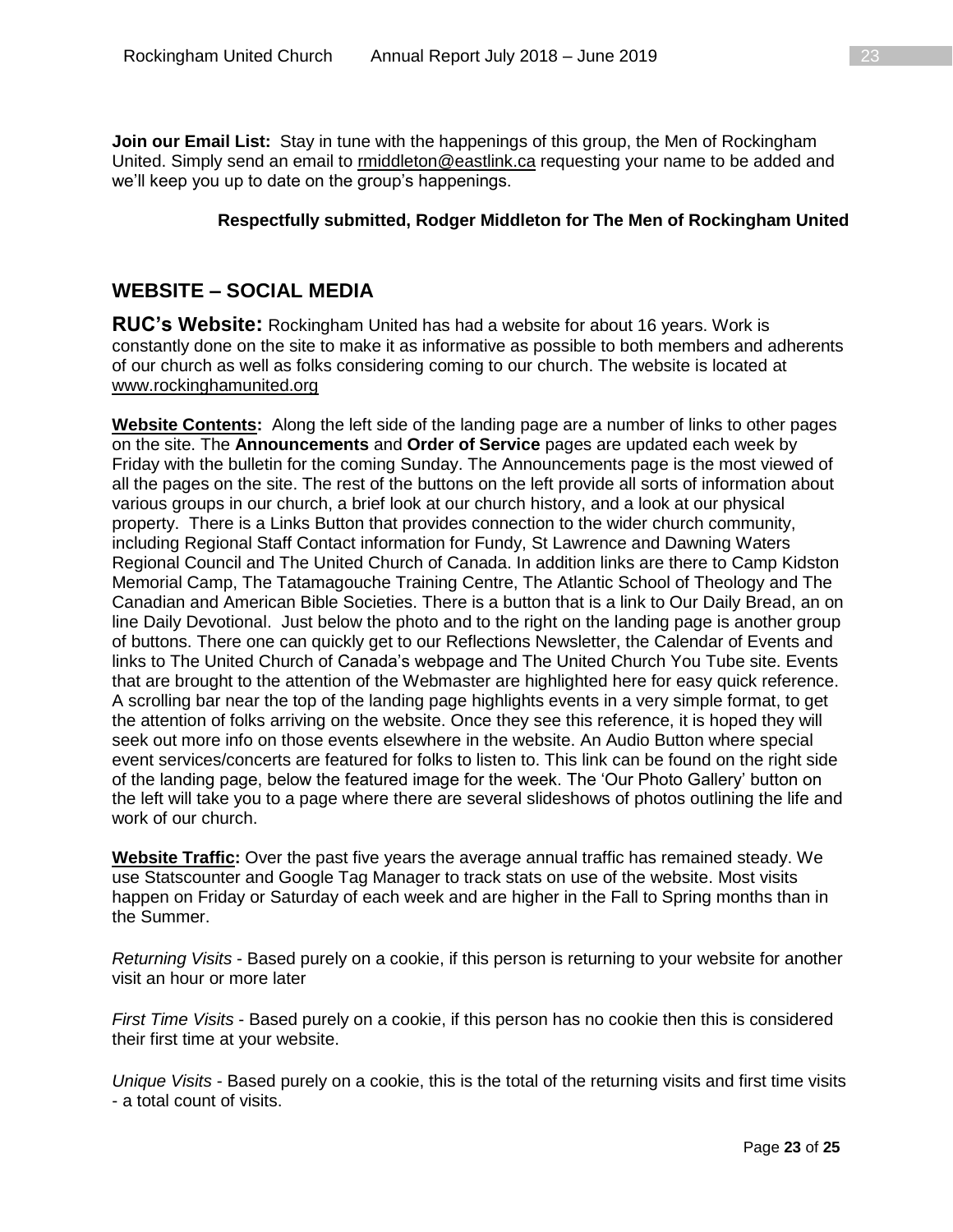*Page Views* - The number of times a page has been visited.

Whether or not cookies were placed on the visitor's system when they were on our site depends on whether or not they have cookies enabled on their computer. Therefore, the First Time Visits and Unique Visits can be higher than Returning Visits.

**Social Media:** Over the past year Rockingham United has opened accounts on Facebook, Instagram and Twitter. These social media sites are maintained by the church office and Dianna Prest and me. Dianna looks after Facebook on a weekly basis and events that are occurring at Rockingham United get posted to these programs as well.

Our website and our social media posts serve our congregation well, getting our message out to the church and wider community.

#### **Respectfully submitted, Rodger Middleton**

## **CO-OP PLAYGROUP**

On most Fridays from September to June, from 10:00 a.m. to noon a group of preschoolers and their caregivers gather for play time at RUC. During the first hour they enjoy playing with toys and ride on cars. We usually have a table set with craft supplies, Play-Doh and colouring sheets, stickers, crayons and markers. At around 11:00 a.m. we gather in the Fireside Room for story time and singing. Then we gather around tables for lunch which is brought by the caregivers for the children. At the end of the morning we play with balls and a parachute. Please join us for a fun and energetic time together. Feel free to call me or send me an email for further information.

#### **Respectfully submitted, Karen Middleton, Playgroup Co-Ordinator**

## **THE YARD SALE**

Every second year for the past several years Rockingham United Church has had a Yard Sale. Previously a Men's Group event this has now become an event of the Congregation. This year's sale took place in May. Many members and friends of Rockingham United scoured their homes and set aside articles to donate for sale. Each evening of the Yard Sale week volunteers gathered in the church hall to price, and sort donations. Participation by dozens of people of all ages made this a real community event. The hall was filled with "merchandise" and on Saturday morning we opened our doors to the community once again. That the event was a huge success can be demonstrated in many ways, including the fact that we made over \$5,000 for our church; however, the most telling measure of success is the tremendous participation and the fun that was had. Left over merchandise was taken and donated to Mission Mart run by Soul's Harbour. The sale is a lot of work but with many hands it is a great fund raiser and community event.

#### **Respectfully submitted, Dianna Prest and Ron Tanton, this year's Co-Chairs**